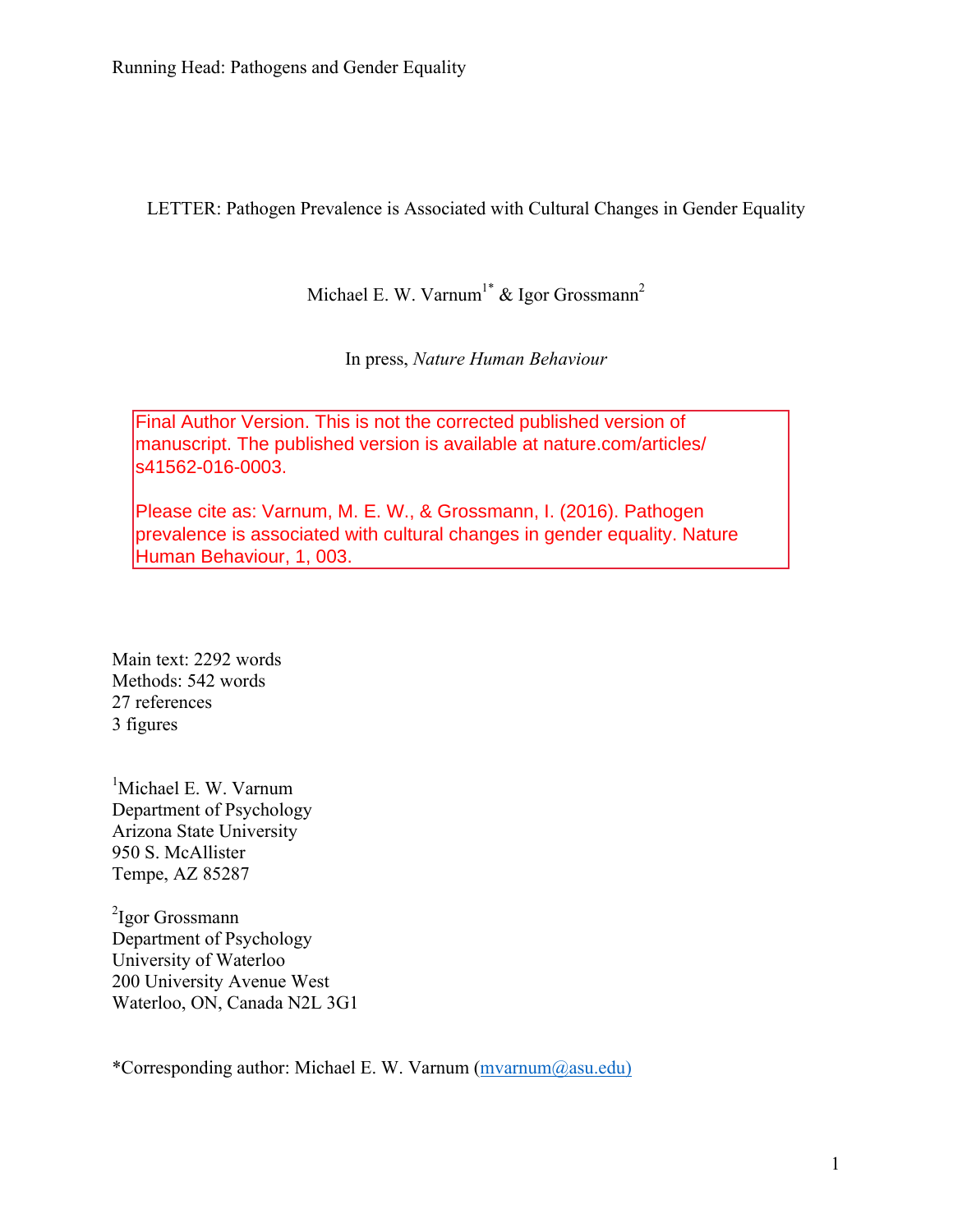Gender equality has varied across time, with dramatic shifts occurring in countries like the US in the past several decades. Although differences across societies and changes within societies in gender equality have been well documented, the causes of changes in levels of gender equality remain poorly understood. Scholars have posited that such shifts have been driven by specific events (i.e. Title IX, Roe v. Wade), broader social movements (i.e. Feminism, Women's Liberation), or general levels of social development (e.g., Modernization Theory 1). Although these factors likely are in part responsible for temporal variations in gender equality, they provide fairly intermediate explanations void of a comprehensive framework. In the present research, we use an ecological framework to explore the role of key ecological dimensions on change in gender equality over time. We focus on four key types of ecological threats/affordances that have previously been linked to cultural variations in human behavior as potential explanations for cultural change in gender equality: infectious disease, resource scarcity, warfare, and climatic stress. Here we show that decreases in pathogen prevalence in the US over 6 decades (1951-2013) are linked to reductions in gender inequality and that such shifts in rates of infectious disease *precede* shifts in gender inequality. Results were robust, holding when controlling for other ecological dimensions and for collectivism and conservative ideological identification (indicators of more broadly traditional cultural norms and attitudes). Further the effects were partially mediated by reduced rates of teen births (a sign that people are adopting slower life history strategies), suggesting that life history strategies statistically account for the relationship between pathogen prevalence and gender inequality over time. Finally, we replicated our key effects in a different society, using comparable data from the UK over a period of 7 decades (1945-2014).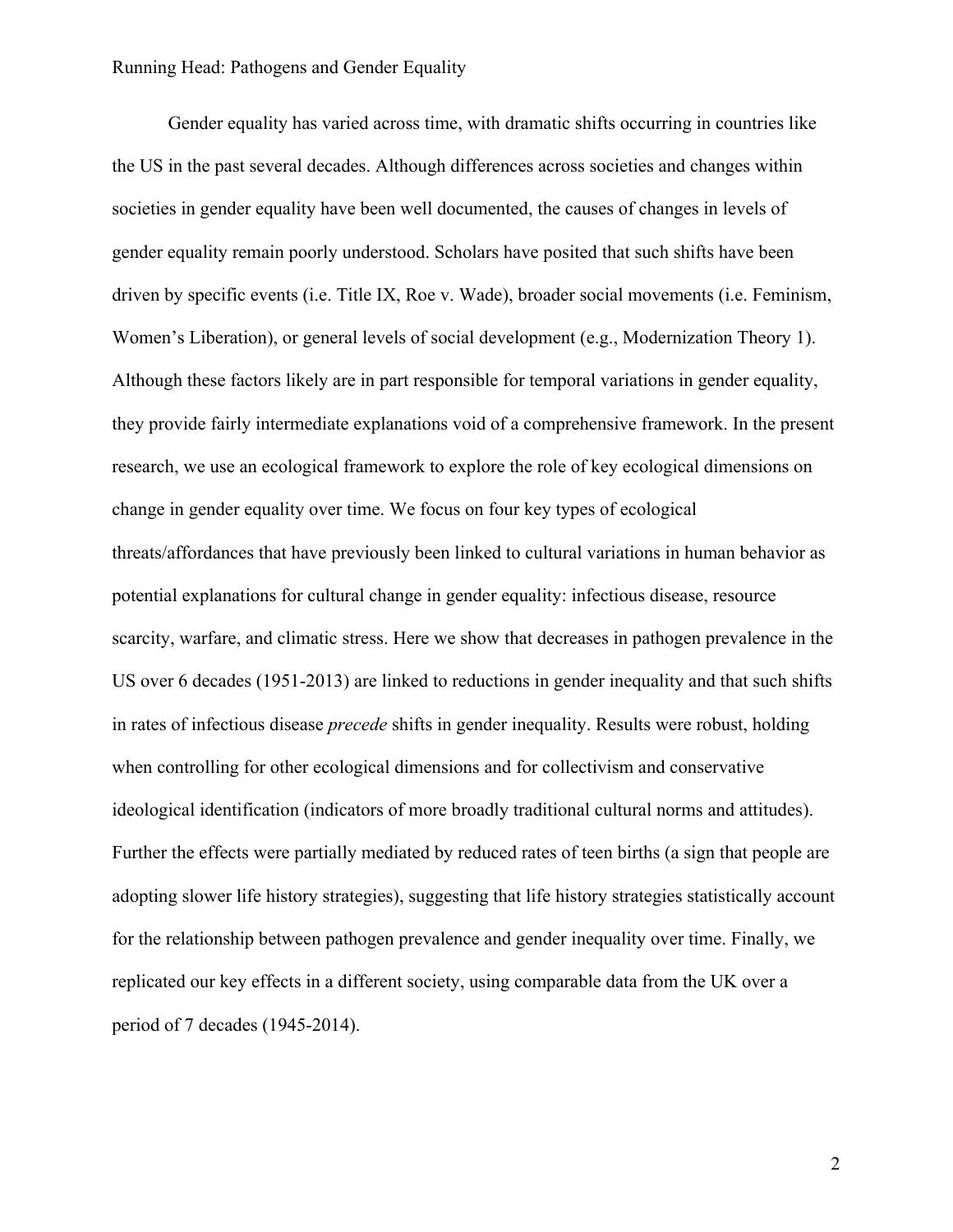There is a growing view in the behavioral sciences that the ultimate sources of cultural variations in psychology, behavior, and institutions may lie in systematic variations in ecology across societies (e.g., 2, 3, 4, 5). Ecological frameworks have provided theory-driven, novel explanations for cultural variations in phenomena ranging from collectivism (5), to homicide (6). Ecology has also been used to explain not only patterns of cultural variation, but more recently *change* in various cultural practices and values such as individualism and contempt (7). Here we apply this approach to cultural changes in gender equality, focusing on four dimensions of ecology: pathogen prevalence, resource scarcity, external threat, and climatic stress.

The threat posed by infectious disease have been implicated in a host of cross-cultural differences in phenomena (4). These cultural variations have been conceptualized as adaptive responses to varying pathogen loads, part of a behavioral immune system that reduces the chance of individuals becoming ill (9). Higher levels of infectious disease seem to lead societies and individuals to adopt more traditional attitudes and norms. Higher levels of pathogen prevalence are associated with greater conformity (10, 11, 12), greater authoritarianism (13), less openness (14), and tighter social norms (15). Given that most human societies have relatively patriarchal traditions, it seems possible that higher pathogen prevalence might also promote behaviors, norms, and values that foster gender inequality. That is, as men have traditionally held more power in most societies, if pathogens push people toward more traditional values than one might expect individuals and institutions to accord women fewer rights and opportunities when pathogen loads are higher. Further, cross-sectional research suggests that in countries where infectious disease is more prevalent men and women tend to diverge more in the qualities they seek in potential mates, with women showing relatively greater preference for intelligence and status in a potential mate and men showing relatively greater preference for physical

3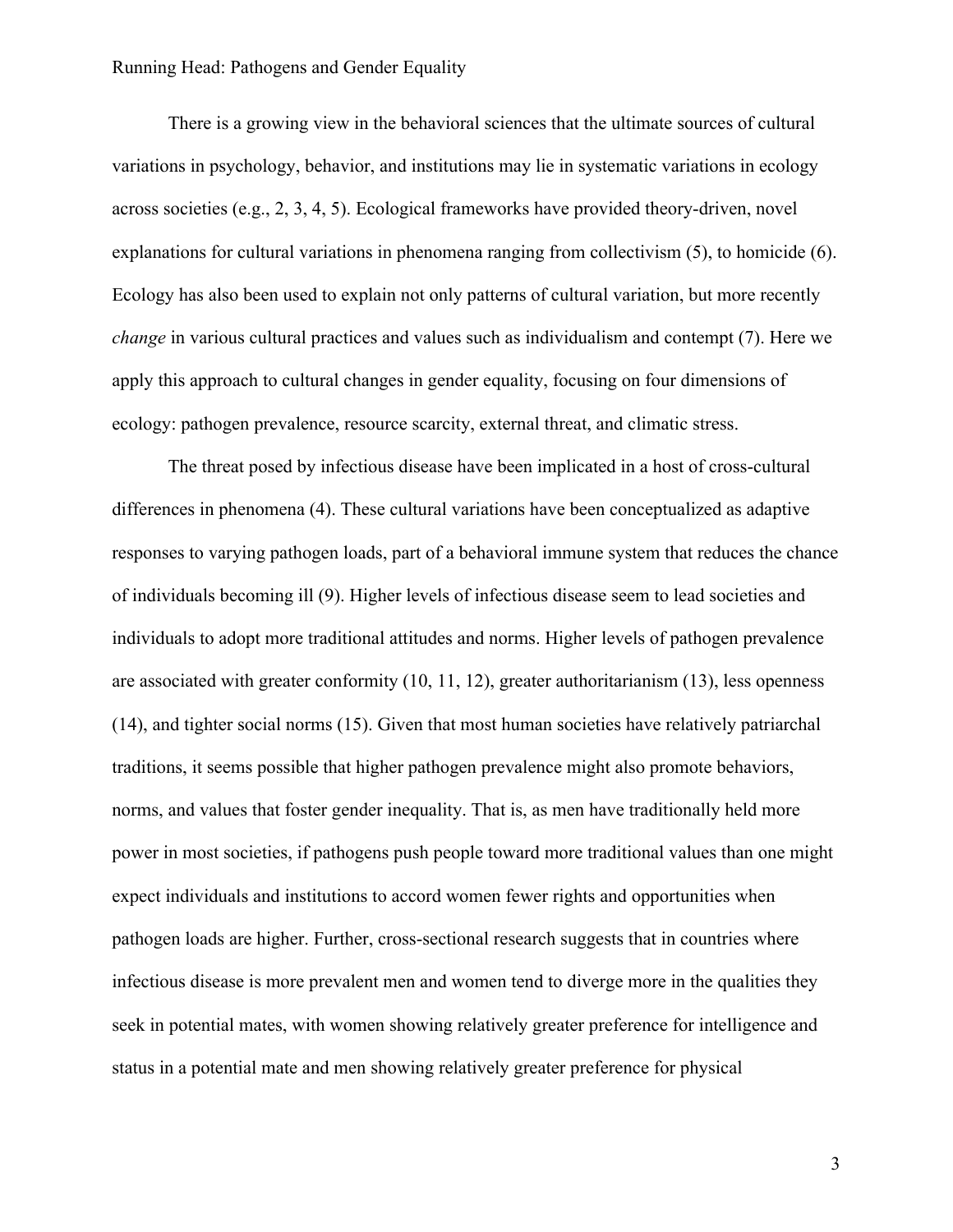attractiveness (16). This also suggests higher pathogen prevalence might increase inequality among the sexes by increasing pressure on men and women to emphasize and develop more traditional attributes and skills. In fact, previous empirical work has shown that cross-cultural differences in gender inequality are associated with higher pathogen levels (16, 17). Such crosssectional observations (for an independent replication, also see Figure S1) raise the question whether *changes* in levels of infectious disease may lead to *changes* in gender equality.

Testing longitudinal associations between pathogens and gender inequality can also help to address the question of possible underlying mechanisms. Pathogens may impact gender inequality due to generally more conservative orientations (4). Another possibility is that pathogens impact gender inequality because higher levels of infectious disease cue people to adopt faster life history strategies (16, 18) -- mating earlier, having more children, focusing on short term goals as opposed to long-term personal investments like education (19). For example, a recent study found that people higher in perceived vulnerability to disease show more impulsivity, greater delay discounting, and reduced ability to delay gratification (18) and other work has documented found that in US States with higher levels of pathogen prevalence teen birth rates are higher (20). Thus, because higher levels of pathogens cue people to adopt fast life history strategies, in times where infectious disease is more prevalent women may be less likely to pursue or attain positions of economic, social, and political power as earlier mating reduces one's ability to pursue education, career, and status. Conversely, when levels of infectious disease are low, people are more likely to adopt slower life history strategies. For women this might mean delaying reproduction in favor of pursuing education and careers, thus one might expect when pathogen levels decrease that gender inequality would as well.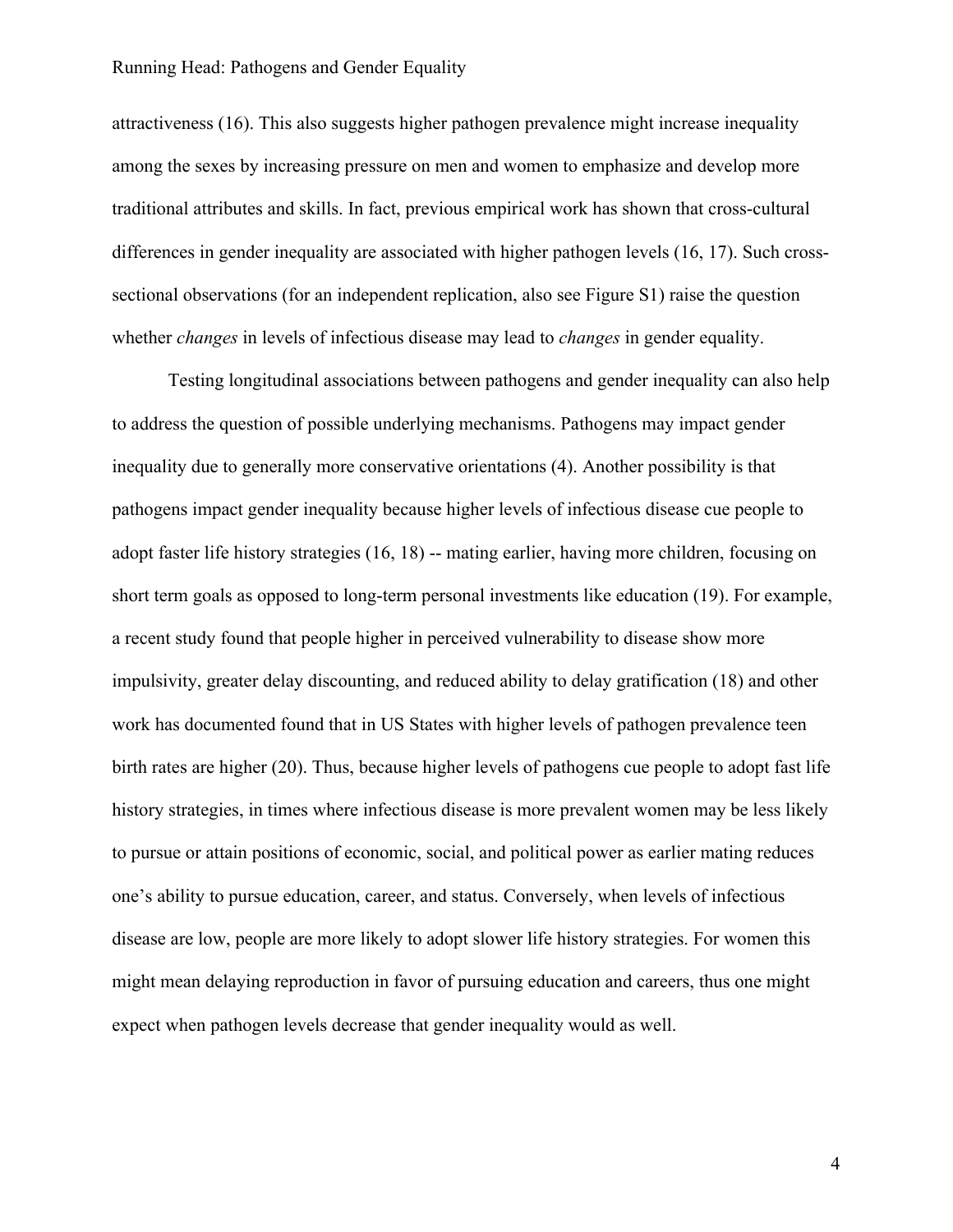Resource scarcity has also been linked to more anti-egalitarian values (1) and promotes faster strategies (21). Thus in times when economic hardship is more prevalent one might expect more gender inequality.

Predictions for the impact of climatic stress and external threats such as wars on gender inequality are less straightforward than those for pathogen prevalence and resouce scarcity. According to Climato-Economic theory, more demanding climates should lead to *less* broadly egalitarian norms and values in places where resources are scarce, but to *more* broadly egalitarian norms and values where resources are abundant (5). This might lead one to predict that in affluent Western societies (e.g., the US or the UK) , higher levels of climatic stress would be associated with *less* gender inequality.

Finally, external threats such as wars may also affect levels of gender inequality, yet there are competing predictions. One the one hand, male members of society typically fight wars and women take on more diverse societal roles during such times, especially in the case of prolonged conflict. Thus, one might expect war to be negatively associated with gender inequality. On the other hand, external threats (including armed conflicts) have been linked to tighter social norms in previous cross-cultural work (15), suggesting that prevalence of armed conflicts might be associated with an increase in gender inequality.

Using archival data from over 6 decades, in Study 1 we tested the role of these four types of ecological threats/affordances in variations over time within US society in levels of gender inequality. We did so using cultural-level indices of gender inequality in the social and political domains, in temporal linguistic trends, and in attitudes, as well as a range of archive-based indicators of (social) ecology: pathogen prevalence, resource scarcity, warfare, and climatic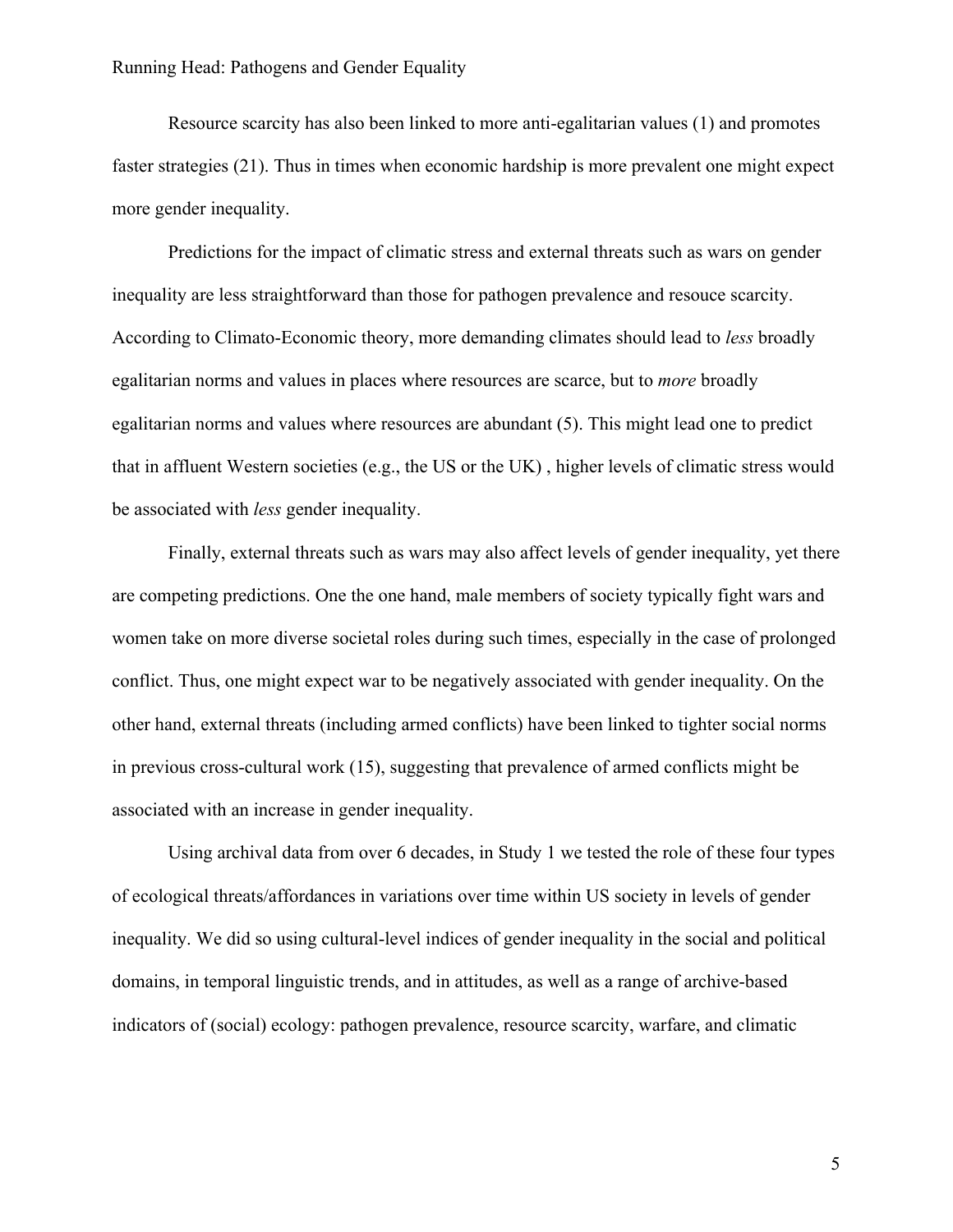stress. Subsequently, in Study 2, we aimed to replicate the main patterns from Study 1 in another society, using comparable archival data.

In Study 1, we observed that gender inequality declined dramatically over time,  $r = -0.92$ , *p* < .001 (Figure 1). To test the role of ecology we first examined zero-order correlations between our 4 ecological predictors and our gender inequality index. Pathogen prevalence was positively correlated with gender inequality over time,  $r = .77$ ,  $p < .001$ , and unemployment was negatively correlated with gender inequality,  $r = -0.29$ ,  $p = 0.05$ . Neither war,  $r = -0.18$ , ns, nor climatic stress, *r* = .15, ns, was significantly correlated with gender inequality. Next we entered our predictors simultaneously into a regression model with gender inequality as the dependent variable. Results indicated a good model fit,  $R^2$  = .70. Pathogen prevalence remained a significant predictor of gender inequality,  $\beta = .75$ ,  $t = 8.26$ ,  $p < .001$ ,  $r_{part} = .69$ , as did unemployment,  $\beta = -.22$ ,  $|t| =$ 2.56,  $p < 0.02$ , ,  $r_{part} = -0.21$ . Climatic stress was also a significant predictor in this model,  $\beta = 0.20$ ,  $|t| = 2.27, p < .03, r_{part} = .19$ , however war was not,  $\beta = -.08, |t| = 0.87, ns, r_{part} = .07$ 

We next used cross-correlation function analysis to assess directionality. We focused our analysis on pathogen prevalence as it was by far the strongest predictor of temporal variation in gender inequality (see Figures S3-S5 for plots for unemployment, climatic stress, and war). This analysis produces a plot that allows one to assess the directionality of a relationship by comparing the magnitude of correlations between the two variables in a time-lagged fashion. For this analysis, greater values on the left of the graph indicate that changes in pathogen prevalence precede shifts in gender inequality, whereas a skew to the right would indicate the opposite to be the case. The results indicate that pathogen prevalence in the US was positively associated with gender inequality, with the largest correlation observed between pathogen prevalence and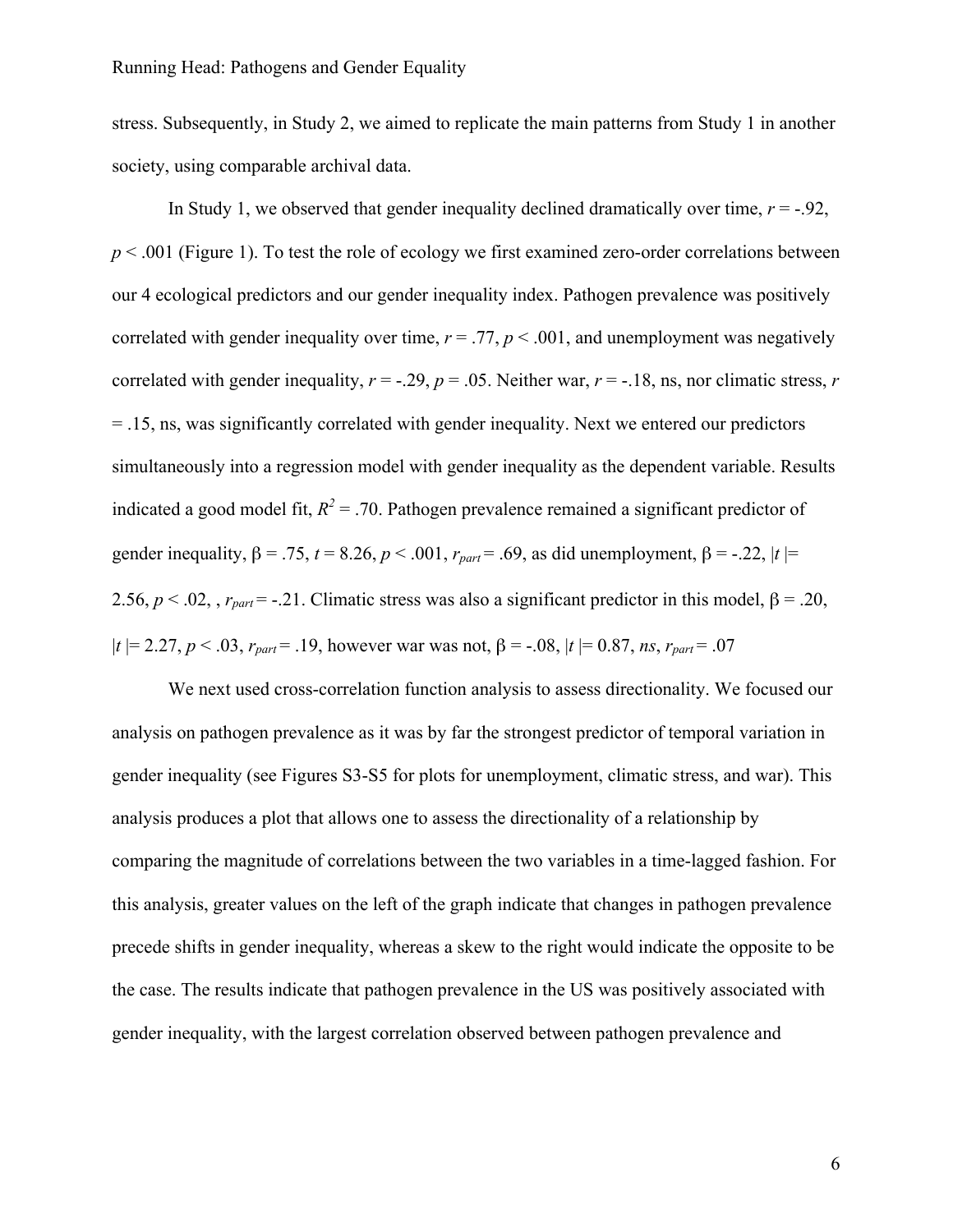subsequent gender inequality 15 years later. The latter observation suggests that changes in pathogen prevalence preceded changes in gender inequality (Figure 2).

Finally, we assessed potential mechanisms for the link between pathogens and gender inequality. Separate regression analyses showed that pathogens remained a significant predictor of levels of gender inequality when controlling for collectivism,  $R^2 = .49$ ,  $\beta = .69$ ,  $t = 6.27$ ,  $p <$ .001,  $r_{\text{part}} = .60$ , and when controlling for conservatism,  $R^2 = .64$ ,  $\beta = .72$ ,  $t = 5.29$ ,  $p < .001$ ,  $r_{\text{part}}$ = .71. Pathogens remained a significant predictor of gender inequality when controlling for teen births, but the effect decreased,  $R^2 = .62$ ,  $\beta = .52$ ,  $t = 4.15$ ,  $p < .001$ ,  $r_{part} = .33$ . We tested for mediation by each of these variables using separate nonparametric bootstrapping analyses with 5000 resamples. Collectivism was not a significant mediator of the effect of pathogens on gender inequality as the bias corrected and accelerated 95% confidence interval for the indirect effect included zero [95% bias corrected and accelerated CI: -.0003, .0007], nor was conservatism a significant mediator of the effect of pathogens on gender inequality [95% bias corrected and accelerated CI: -.0011, .0044]. However we did observe significant mediation of the effect pathogens on gender inequality by fast life history strategies (teen birth rate) [95% bias corrected and accelerated CI: .0005, .0022].

In Study 2, we sought to replicate central Study 1 findings in the UK. Specifically, we examined whether the lagged relationship between pathogen prevalence and gender inequality, and whether life history strategies mediate the relationship between pathogens and gender inequality.

Gender inequality in the UK has declined over time,  $r = -.87$ ,  $p < .001$ . Furthermore, UK gender inequality was positively associated with pathogen prevalence,  $r = .33$ ,  $p = .005$ , and cross-correlation function analysis showed that changes in pathogen prevalence *precede* changes

7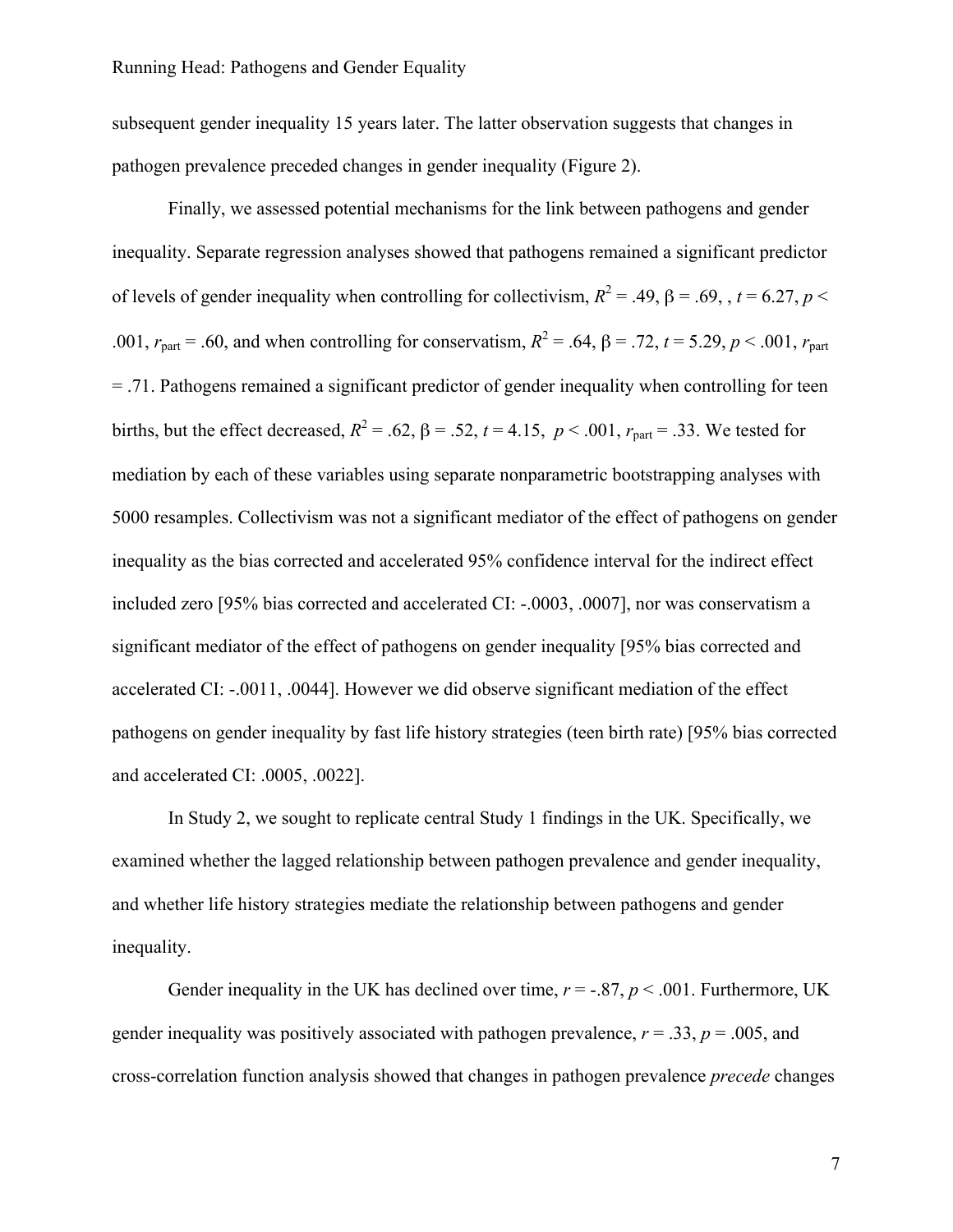in gender inequality; we observed the strongest correlation at a lag of 25 years (Figure 3). Moreover, the effect of pathogens on gender inequality was reduced when controlling for teen births,  $R^2$  = .61, β = .26, t = 2.34, p = .02,  $r_{part}$  = .20. Nonparametric bootstrapping analyses with 5000 resamples revealed that this mediation was significant [95% bias corrected and accelerated CI: 1.246, 3.4648].

Our results show that cultural changes in the US in gender inequality are associated with pathogen prevalence. Levels of gender inequality over time were most strongly correlated with levels of pathogen prevalence. This relationship was robust, holding when simultaneously controlling for other ecological dimensions. Further, the results of cross-correlation function analysis suggest that changes in pathogen prevalence *precede* changes in gender inequality, suggesting a causal direction from shifts in pathogens to shifts in gender inequality exists. Moreover, similar patterns of results emerged in the UK, suggesting this effect is not confined to the US. Taken together, these findings suggest a novel explanation for why time periods vary in how men and women are treated -- levels of infectious disease.

Our results also suggest that rather than reflecting more general effects of pathogen levels on broadly conservative or traditional attitudes and norms, pathogen levels have specific effects on gender inequality. Further, the results of mediation analyses in both countries suggest that links between pathogen prevalence and gender inequality may be due in part to women adopting faster life history strategies in response to higher levels of infectious disease prevalence. Collectivism did not significantly mediate this effect, nor did conservatism, providing further evidence that this effect is not due to more general links between levels of infectious disease and more traditional attitudes and norms. Rather, these findings are consistent with the notion that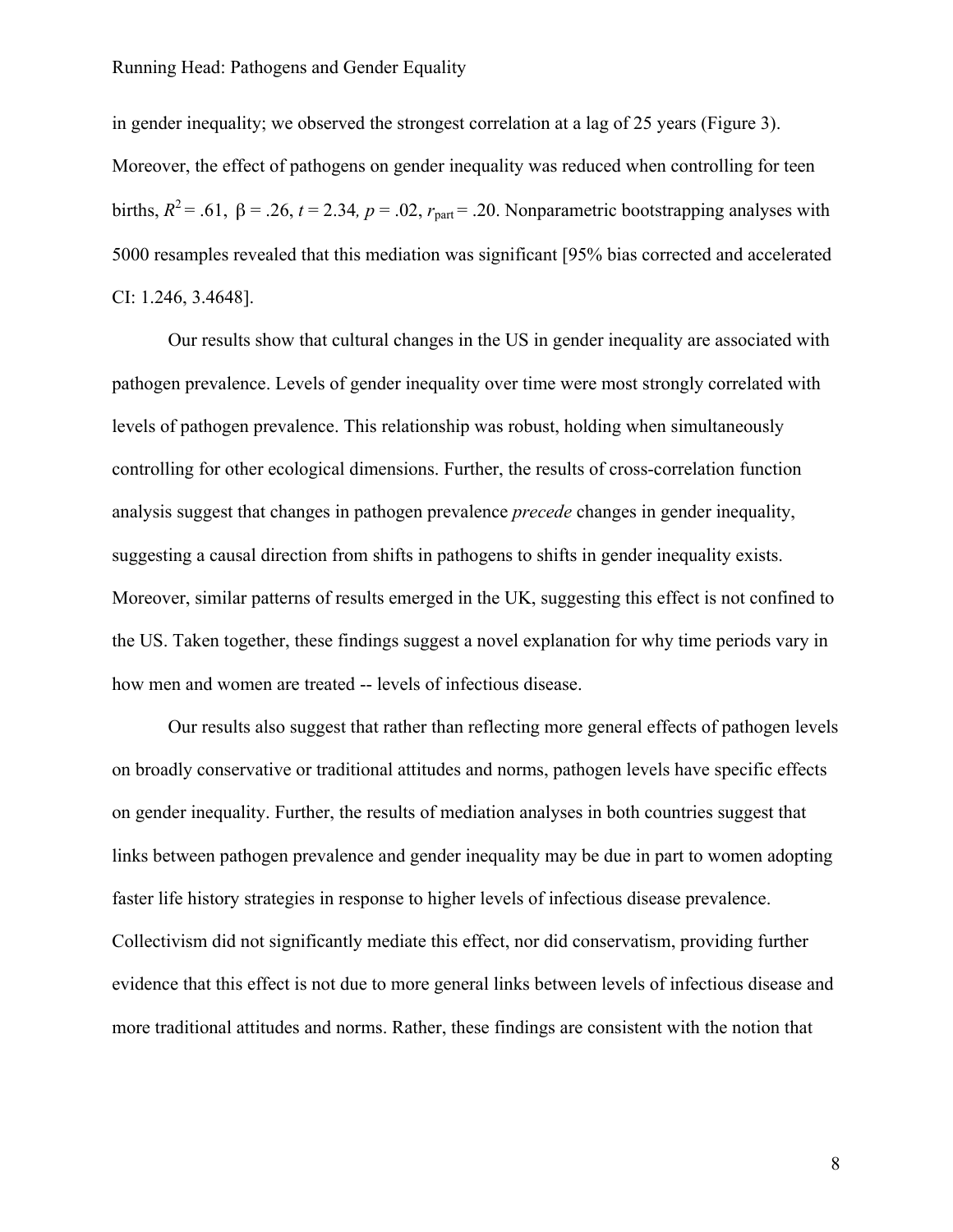life history strategies may provide a mechanism for the link between pathogens and gender inequality.

Before concluding, we should note that the longitudinal data analyzed in the present studies do not enable definite inferences concerning causality. Although there are indications of the direction of the relationship between pathogens and gender inequality, further approaches involving experiments and agent-based modeling of societal change via computer simulations could help further corroborate causal inferences. This limitation none withstanding, the present research systematically explored the role of ecologically-derived explanations for what forces may cause societies to change in terms of levels of gender inequality. The results suggest a crucial role for pathogen prevalence. Beyond their theoretical implications, these findings also have practical implications of interest to policymakers. Our results suggest that efforts to reduce infectious diseases, such as vaccinations, free health care, public sanitation, and water treatment might also increase equality among the sexes.

#### **Methods**

Study 1. We gathered cross-temporal data covering a 6-decade period in the US (1951- 2013). We created an index of gender inequality using data on indicators of political representation (the number of women in Congress, 22), wage inequality (male:female wage ratio based on data from the US Women's Bureau and the National Committee on Equal Pay), linguistic representation in cultural products (use of male vs. female pronouns in published books, 23), and sexist work attitudes (percentage of respondents in Gallup polls preferring a male boss, 24 ). These variables were standardized and averaged to create an overall gender inequality index. The items were highly intercorrelated and the index had high internal reliability, .80 < *r*s  $\leq$  .95,  $\alpha$  = .95. This index is conceptually similar to indices such as the United Nations Gender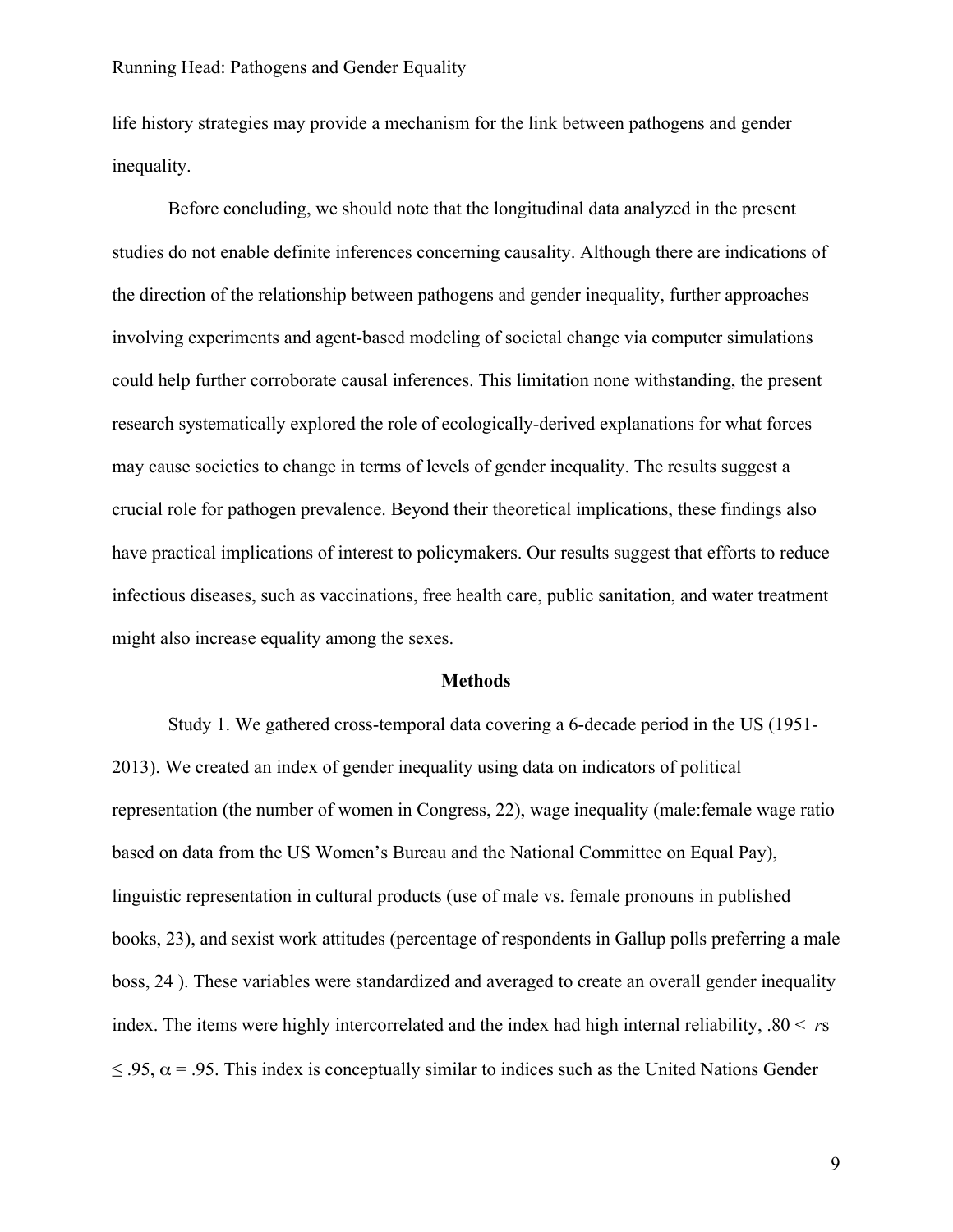Empowerment Measure and the Global Gender Gap Index which are used to assess levels of gender inequality across countries and include measures of political and financial gender parity.

We took pathogen prevalence and climatic stress data for this period from Grossmann  $\&$ Varnum (7). Grossmann & Varnum's (7) pathogen index was based on prevalence of 9 of the most common infectious diseases based on data from the US Census Bureau and the Centers for Disease Control. Grossmann & Varnum's (7) climatic stress index was derived by calculating absolute deviations from 72 degrees F of average temperatures in January and July in year using data from the National Climatic Data Center. We operationalized resource scarcity as percentage of the population who were unemployed in a given year according to the US Department of Labor. We operationalized war as a binary variable indicating whether the US was engaged in a major armed conflict.

We also tested two potential mechanisms by which pathogens might be linked to levels of gender inequality, more broadly traditional views and norms and fast life history strategies. We operationalized traditionalism in two ways, first by using Grossmann & Varnum's (7) index of collectivist themes in Google Books. We also operationalized traditionalism using Gallup survey data on the percentage of Americans self-identifying as conservatives using data from the earliest year available (1992) until 2013. To assess fast life history strategies, we gathered data on annual rates of teen births per 1,000 women aged 15-19 (25).

Study 2. We gathered data from the UK over 7 decades (1945-2014) on markers of gender inequality: wage inequality (gender wage gap as a percentage of median male wage according to data from the Organization for Economic Cooperation and Development), male vs. female pronoun use in British books in the Google Ngrams database, and number of women in parliament retrieved from www.ukpolitical.info, which were standardized and averaged to form a

10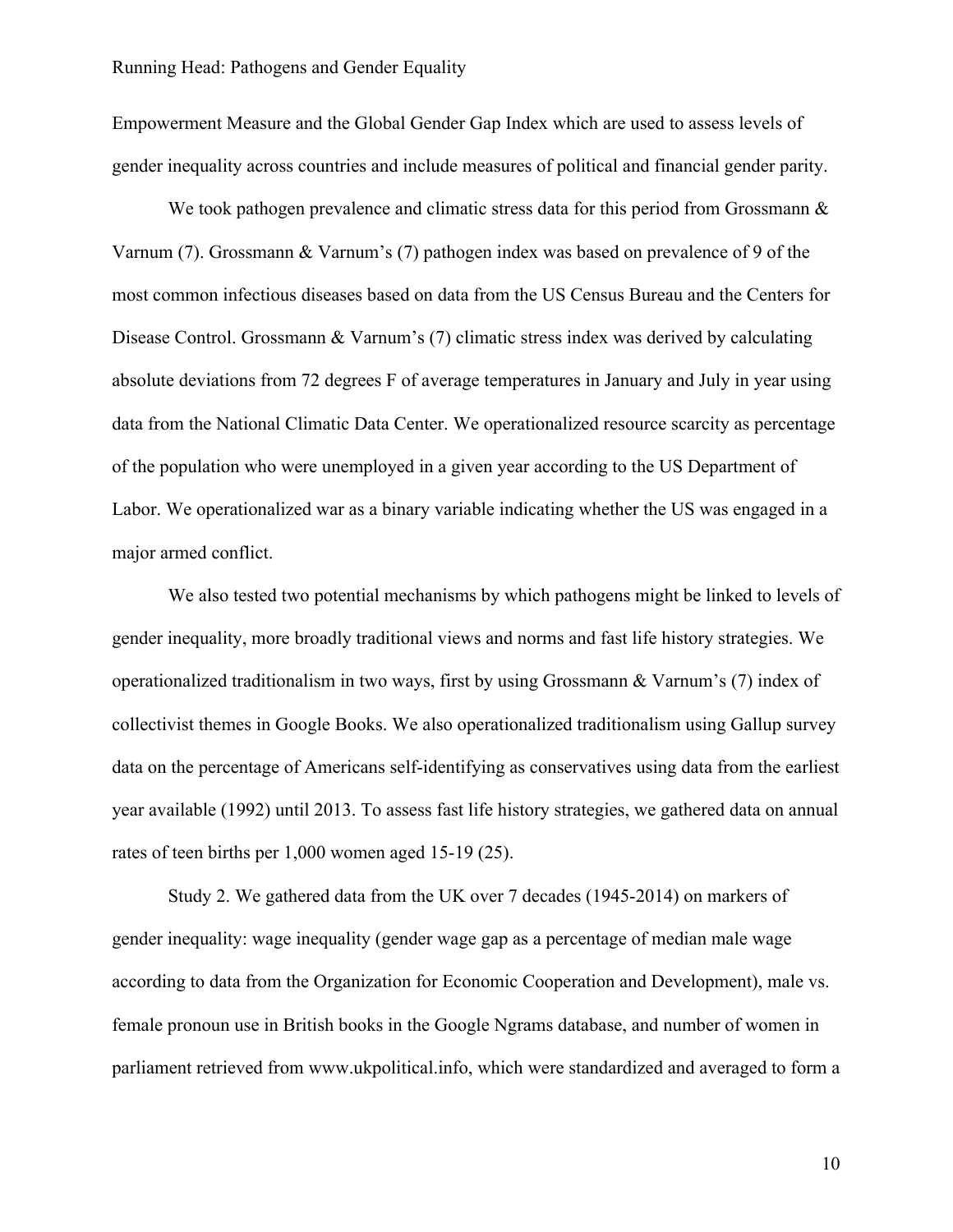single index, .71 <  $r_s \le 0.90$ ,  $\alpha = 0.92$ . An index of pathogen prevalence during this period was computed using data on mortality rates per 100,000 due to tuberculosis and measles based on data from the UK Office for National Statistics. Data on annual teen birth rates per 1000 women under 20 were also gathered from the UK Office for National Statistics and Wellings & Kane (25). A complete list of data sources as well as notes on the data can be found in Tables S1 and S2 of the Supplementary Information.

# **Data Availability Statement**

All data presented in this paper are available through the Open Science Framework at osf.io/s3pft.

# **Code Availability Statement**

Code used to generate the data is available at osf.io/s3pft. All regression analyses were performed in IBM SPSS (version 22). All graphs and CFF analyses were performed using R language for statistical programming.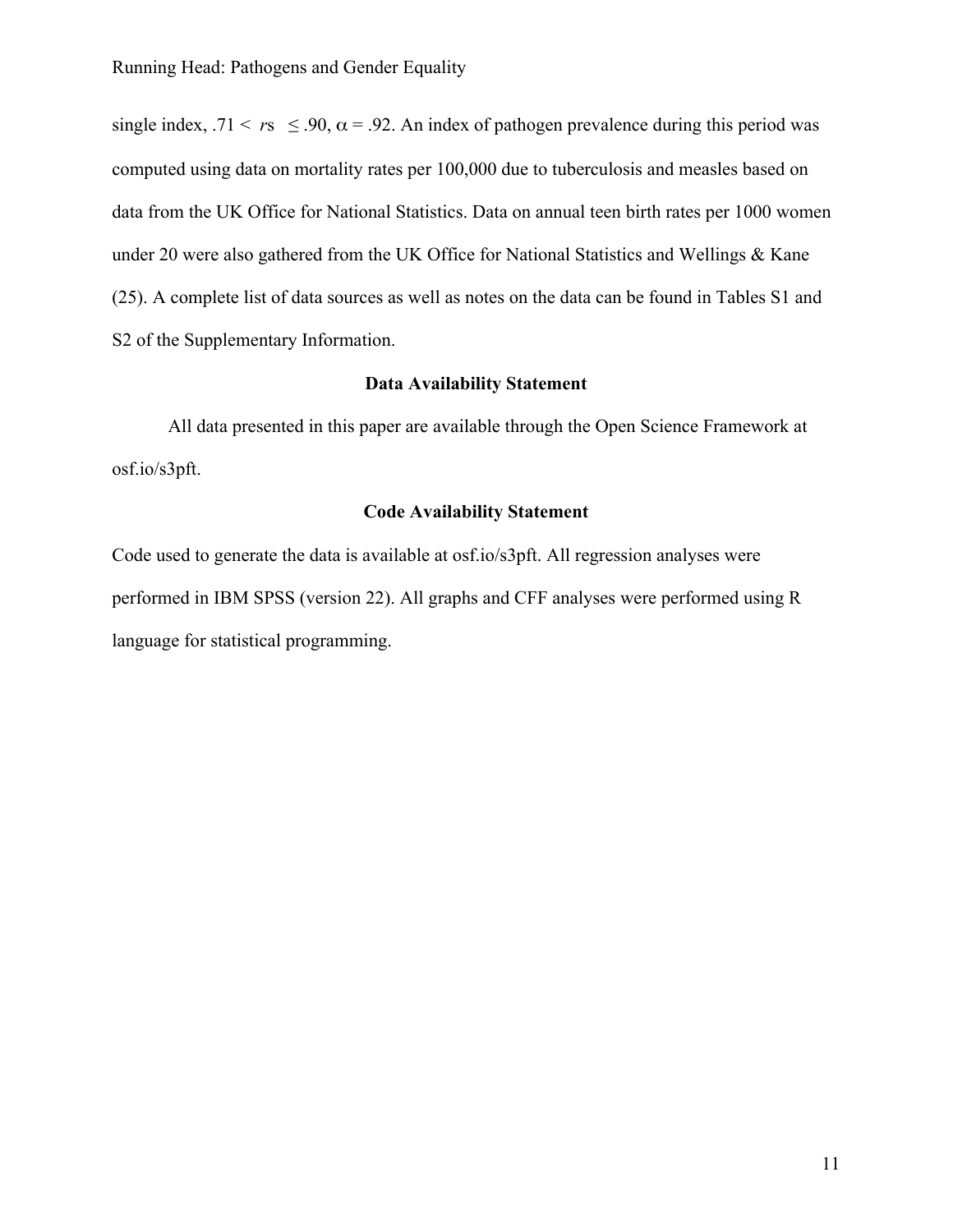#### **References**

- 1. Inglehart, R., & Norris, P. *Rising tide: Gender Equality and Cultural Change Around the World*. (Cambridge University Press, 2003).
- 2. Kenrick, D.T., & Gomez-Jacinto, L. Economics, sex, and the emergence of society: A dynamic life history model of cultural variation. Pp. 78-123 in M. J. Gelfand, C.Y. Chiu, and Y.Y. Hong (Eds.) *Advances in Culture and Psychology, Volume 3*, (Oxford University Press, 2014).
- 3. Oishi, S. Socioecological psychology. *Annu. Rev. Psychol.* **65**, 581-609 (2014).
- 4. Thornhill, R., & Fincher, C. L. *The parasite-stress theory of values and sociality: Infectious disease, history and human values worldwide*. (Springer, 2014).
- 5. Van de Vliert, E. Climato-economic habitats support patterns of human needs, stresses, and freedoms. *Behav. Brain Sci.* **36**, 465-480 (2013).
- 6. Thornhill, R., & Fincher, C. L. Parasite stress promotes homicide and child maltreatment. *Phil. Trans. R. Soc. B* **366***,* 3466–3477 (2011).
- 7. Grossmann, I., & Varnum, M. E. W. Social structure, infectious diseases, disasters, secularism, and cultural change in America. *Psychol. Sci.* **26***,* 311-324 (2015).
- 8. Varnum, M. E. W., & Grossmann, I. Socio-ecological changes are linked to changes in the prevalence of contempt over time. *Behav. Brain Sci.* (in press).
- 9. Schaller, M., & Park, J. H. The behavioral immune system (and why it matters). *Curr. Dir. Psychol. Sci.* **20**, 99-103 (2011).
- 10. Murray, D. R., & Trudeau, R., & Schaller, M. On the origins of cross-cultural differences in conformity: Four tests of the pathogen prevalence hypothesis. *Pers. Soc. Psychol. Bull.* **37**, 318-329 (2011).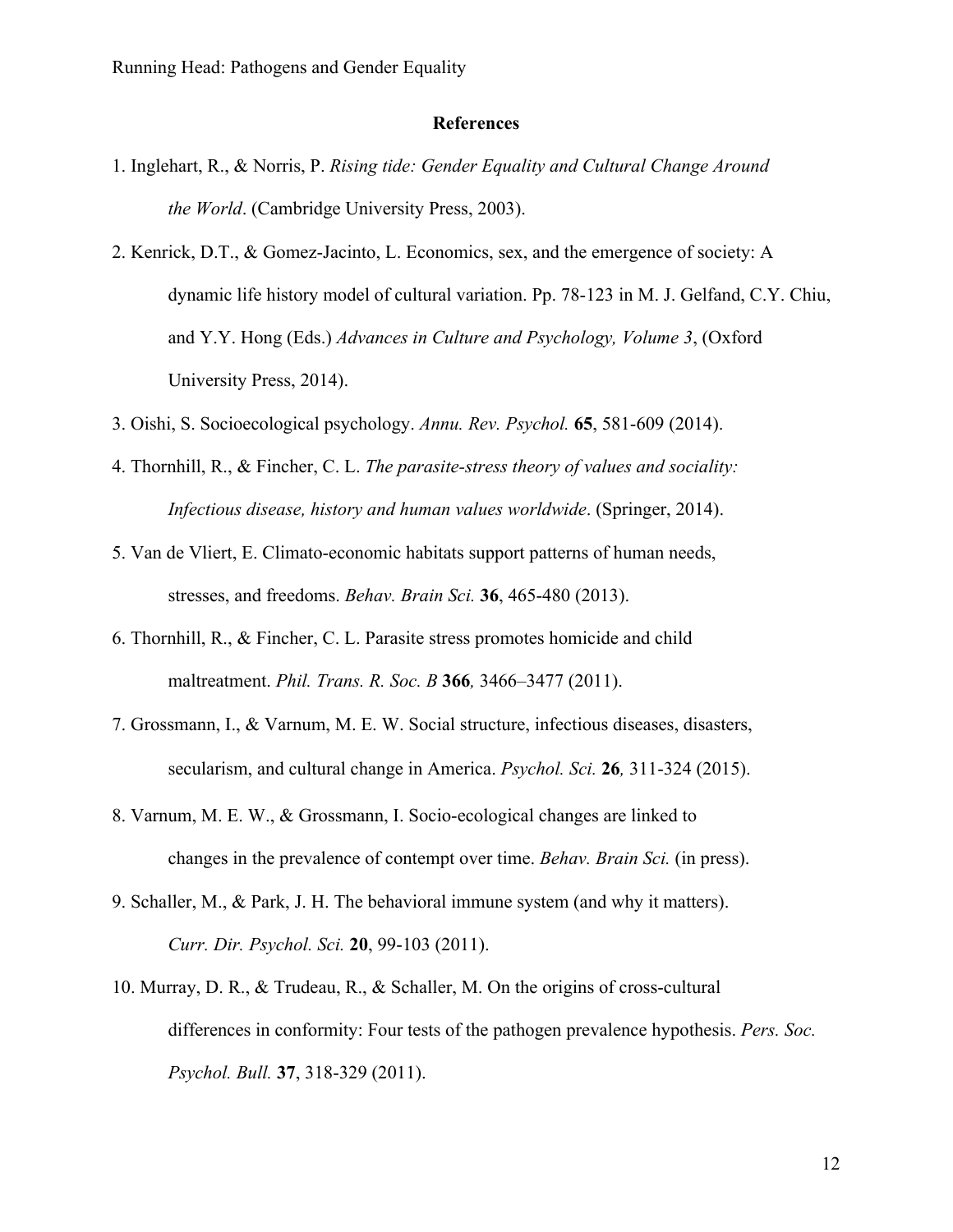- 11. Murray, D. R., & Schaller, M. (2012). Threat(s) and conformity deconstructed: Perceived threat of infectious disease and its implications for conformist attitudes and behavior. *Eur. J. Soc. Psychol.* **42***,* 180-188 (2012).
- 12. Varnum, M. E. W. Frontiers, germs, and non-conformist voting. *J. Cross-Cult. Psychol.* **44***,* 832-837 (2013).
- 13. Murray, D. R., Schaller, M., & Suedfeld, P. Pathogens and politics: Further evidence that parasite prevalence predicts authoritarianism. *PLoS ONE* **8***,* e62275 (2013).
- 14. Schaller, M., & Murray, D. R. Pathogens, personality, and culture: Disease prevalence predicts worldwide variability in sociosexuality, extraversion, and openness to experience. *J.Pers. Soc. Psychol.* **95***,* 212-221 (2008).
- 15. Gelfand, M. J., et al. Differences between tight and loose cultures: A 33-nation study. *Science* **332**, 1100-1104 (2011).
- 16. Gangestad, S. W., Haselton, M. G., & Buss, D. M. Evolutionary foundations of cultural variation: Evoked culture and mate preferences. *Psychol. Inq.* **17***,* 75-95 (2006).
- 17. Thornhill, R., Fincher, C. L., & Aran, D. (2009). Parasites, democratization, and the liberalization of values across contemporary countries. *Biol. Rev.* **84***,* 113-131 (2009).
- 18. Hill, S. E., Boehm, G. W., & Prokosch, M. L. Vulnerability to disease as a predictor of faster life history strategies. *Adapt. Hum. Behav. Physiol.* (in press)*.*
- 19. Del Giudice, M., Gangestad, S. W., & Kaplan, H. S. Life history theory and evolutionary psychology. *The Handbook of Evolutionary Psychology* (Wiley, 2015).
- 20. Varnum, M. E. W. (2014). Sources of regional variation in social capital in the United States: Frontiers and pathogens. *Evol. Behav. Sci.* **8**, 77-85.
- 21. Griskevicius, V., et al., (2013). When the economy falters do people spend or save?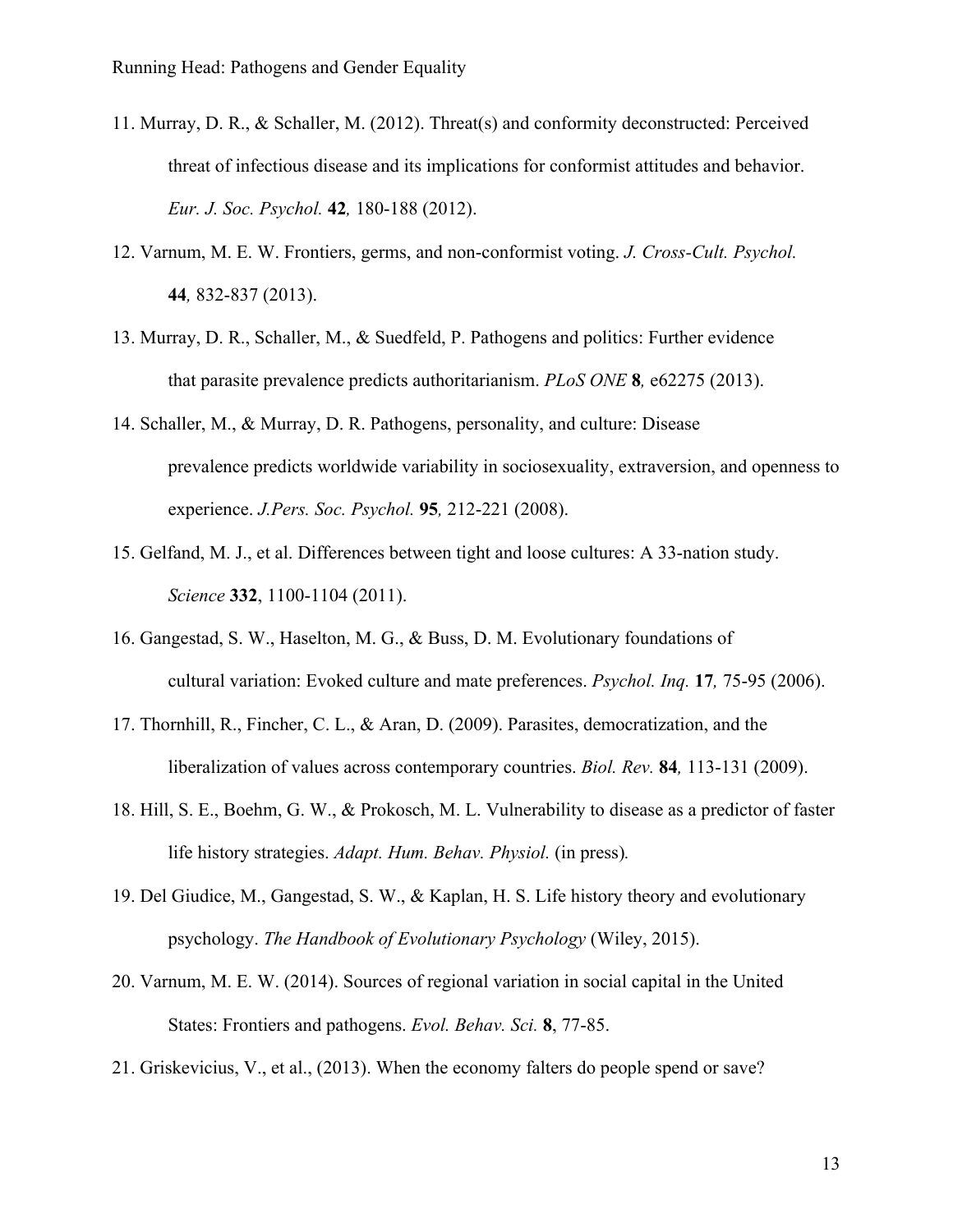Responses to resource scarcity depend on childhood environments. *Psychol. Sci.* **24**, 197- 205 (2013).

- 22. Manning, J. E., & Brudnik, J. A. *Women in the United States Congress, 1917-2004: Biographical and Committee Assignment Information and Listings by State and Congress. Congressional Research Service Report RL30261.* (Congressional Research Service, 2014).
- 23. Twenge, J. M., Campbell, W. K., & Gentile, B. Male and female pronoun use in US books reflects women's status, 1900–2008. *Sex Roles* **67**, 488-493 (2012).
- 24. Jones, J., & Saad, L. *Gallup Poll Social Series: Work and Education*. (Gallup, 2014).
- 25. Ventura, S. J., Hamilton, B. E., & Matthews, T. J. *National and state patterns of teen births in the United States, 1940-2013. National Vital Statistics and Reports, 63, No. 4* (US Census Bureau, 2014).
- 26. Wellings, K., & Kane, R. Trends in teenage pregnancy in England and Wales: how can we explain them? *J. R. Soc. Med.*, **92** 277-282 (1999).
- 27. Mills, T. C. (1991). Nonlinear time series models in economics. *J. Econ. Surv.*, **5** 215-242 (1991).
- 28. Tommaso, P., & Helmut, L. *Does the Box-Cox Transformation Help in Forecasting Macroeconomic Time Series?* (University Library of Munich, 1991).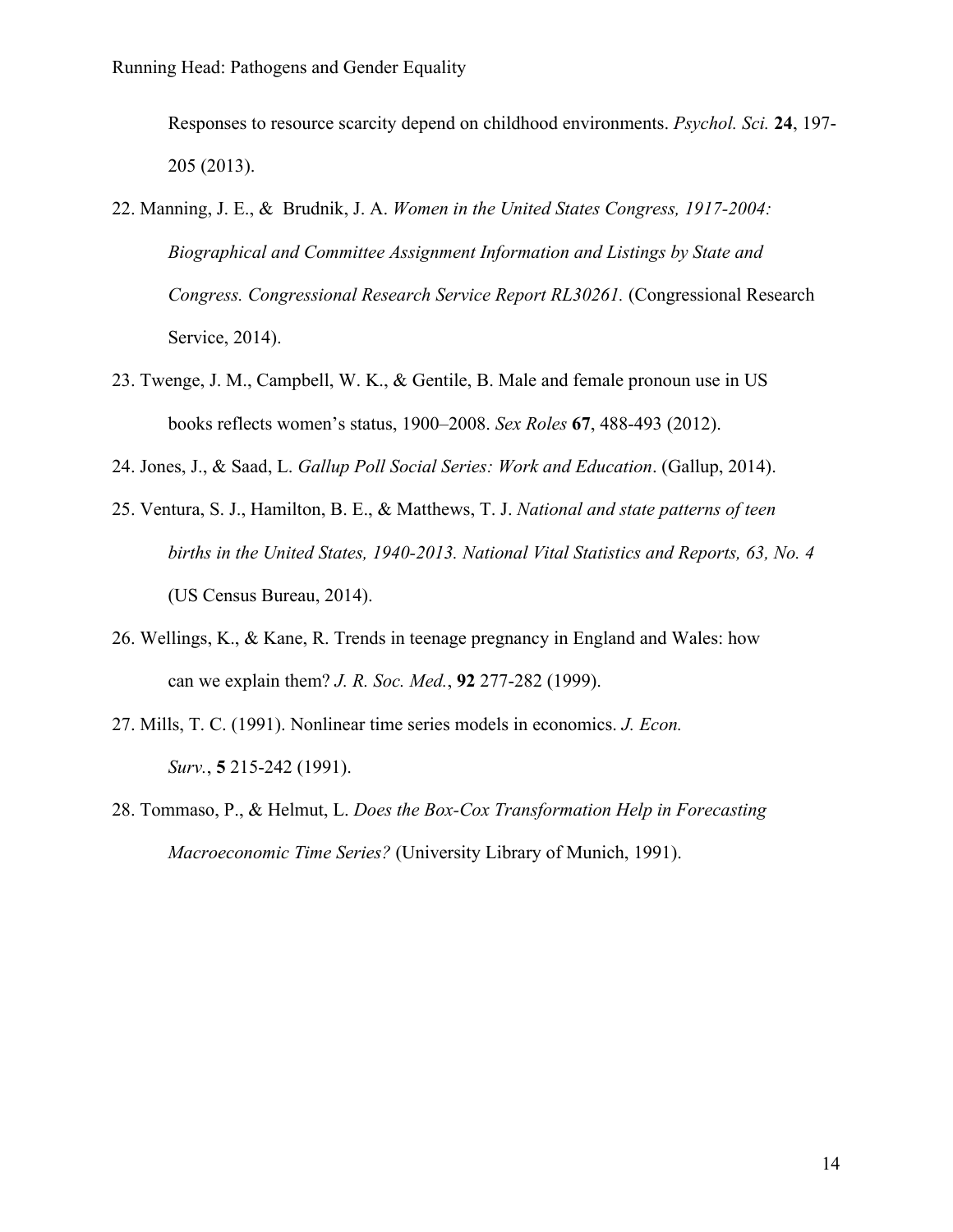# **Acknowledgements**

This research was supported by the Insight grant #435-2014-0685 from the Social Sciences and Humanities Research Council of Canada (to I.G.) and by a grant from the John Templeton Foundation, "Prospective Psychology Stage 2: A Research Competition to Martin Seligman" (sub-grant awarded to IG). The opinions expressed in this publication are those of the authors and do not necessarily reflect the views of the John Templeton Foundation. Neither funder had any role in design, collection of data, data analysis, manuscript preparation, or the the decision to publish the manuscript.

#### **Author Contributions**

MEWV developed the original study concept. MEWV and IG gathered the data. MEWV and IG analyzed the data. MEWV and IG drafted and revised the manuscript.

#### **Competing Interests**

The authors declare no financial or non-financial competing interests.

#### **Figure Legends**

Figure 1. Gender inequality over time in the US.

Figure 2. Cross-correlation function analysis of the relationship between pathogen prevalence and gender inequality over time in the US. Due to non-linear time series trends, to improve time series estimates, gender inequality index is Box-Cox transformed (27, 28). Analyses with raw data yield a similar picture, with pathogen prevalence slightly preceding gender inequality (see supplementary online materials Figure S2).

Figure 3. Cross-correlation function analysis of the relationship between pathogen prevalence and gender inequality over time in the UK.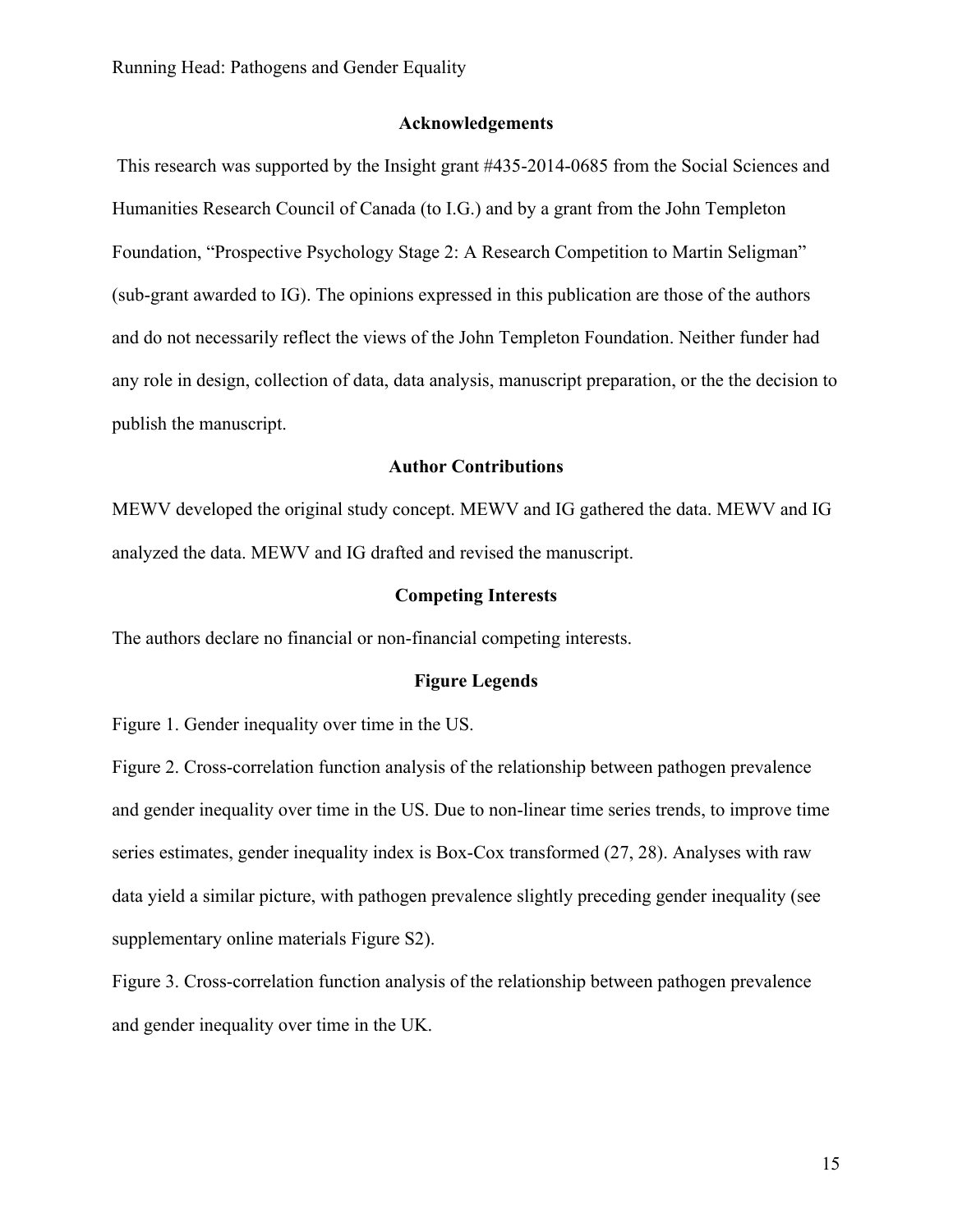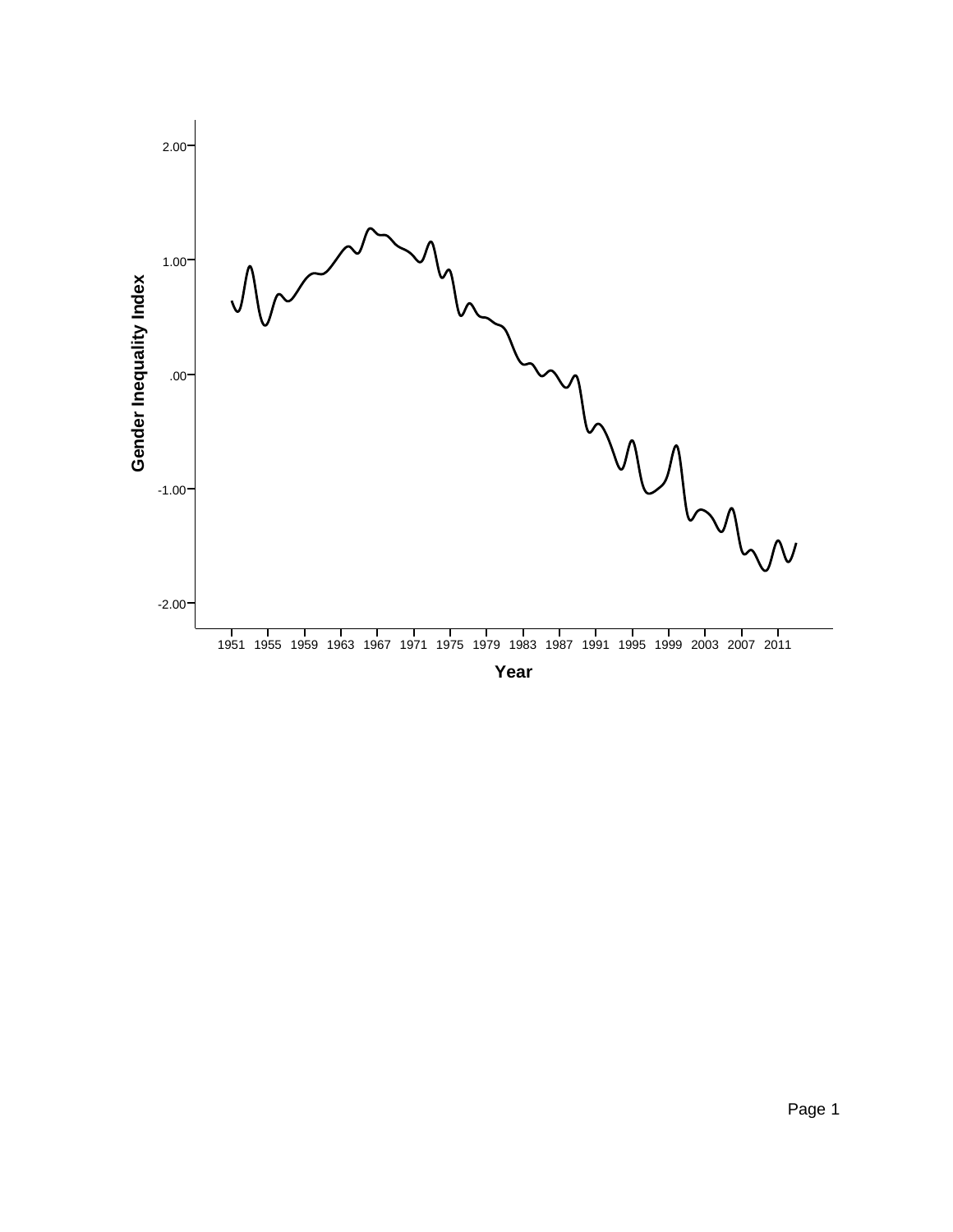# **Cross-correlation Function**

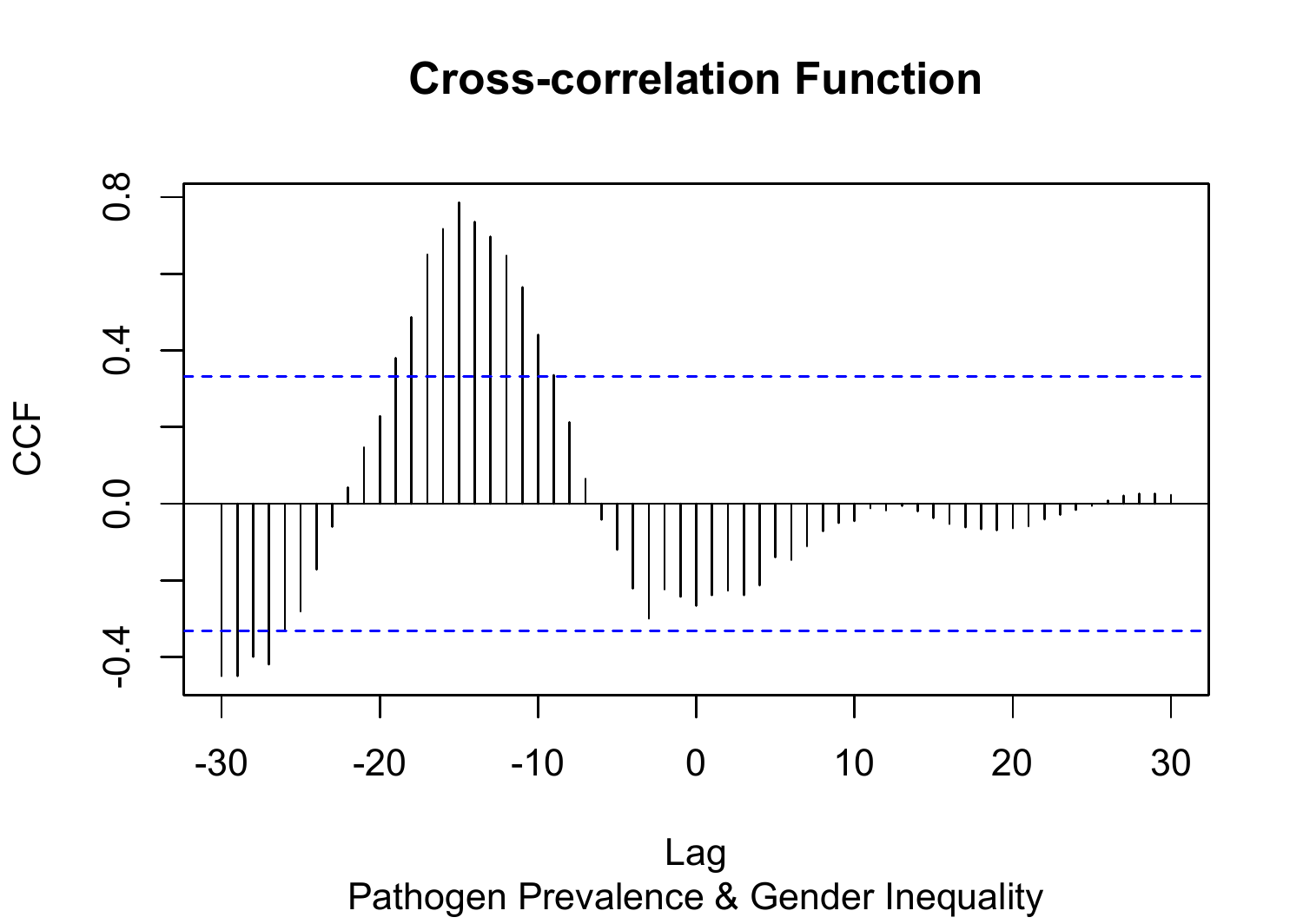# **Cross-correlation Function**

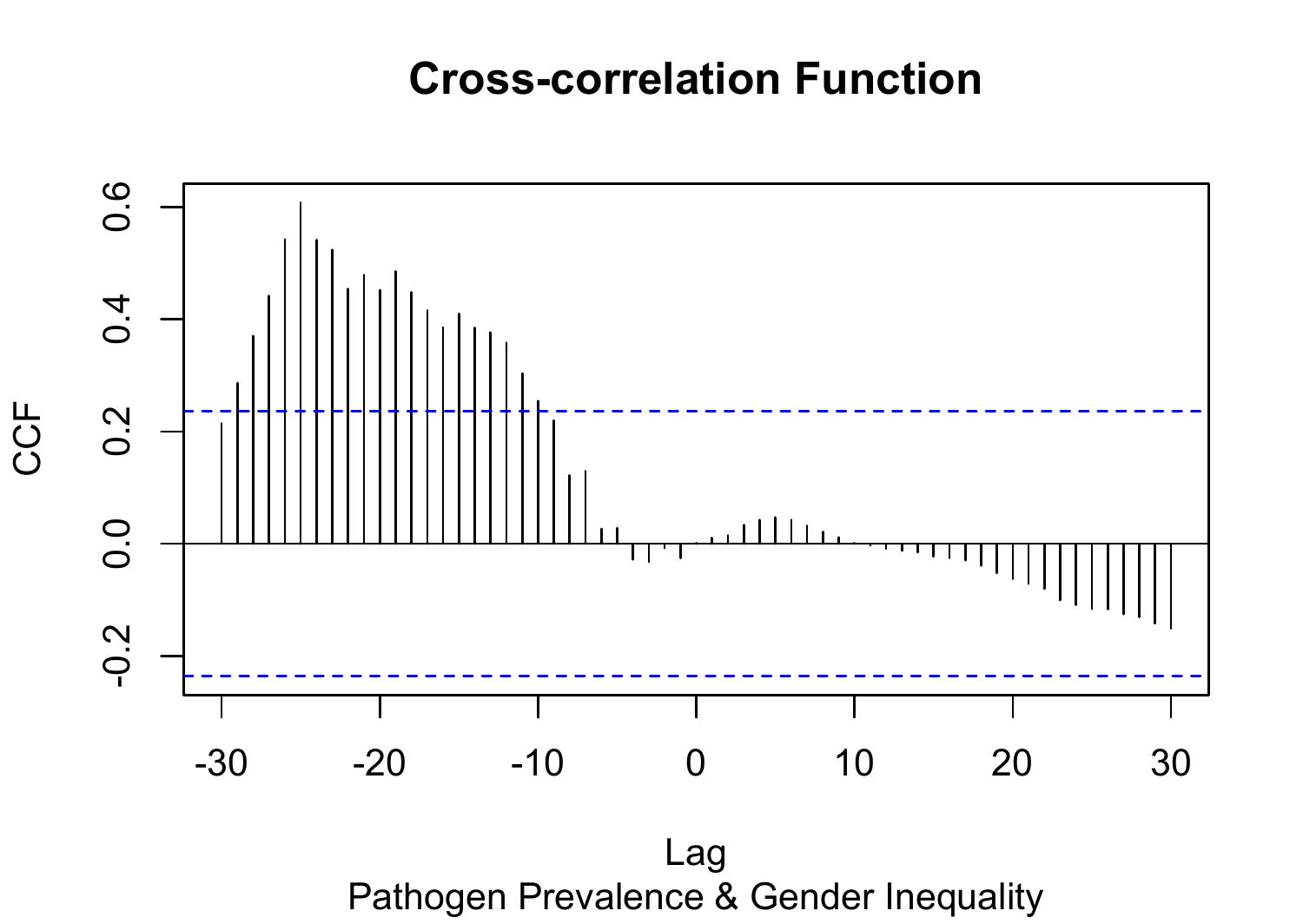#### **Supplementary Information for Varnum & Grossmann**

#### **Cross-cultural differences in pathogen prevalence and gender inequality**

In the first step, we aimed to replicate and extend cross-cultural findings by Thornhill, Fincher, and Aran (1), using a wide range of markers of gender inequality and comparing empirical reality of various theoretical accounts of gender inequality (see main text). Furthermore, we tested whether the relationship between pathogens and gender inequality -- the key research question in the main manuscript -- holds above and beyond the cross-cultural relationship between markers of traditionalism/collectivism.

#### **Methods**

Gender inequality across societies was assessed using the 2014 Global Gender Gap index (an index created by the World Economic Forum). This index a composite of 14 indicators of gender inequality including economic participation, political empowerment, and access to education. The data were reverse-scored so that higher scores correspond to greater gender inequality. Pathogen prevalence was assessed using Fincher et al's (2) indices of historical and contemporary pathogen prevalence. Levels of economic resources were assessed using IMF's 2015 GDP per capita estimates. A binary code was used to indicate whether a country was the site of an armed conflict (including civil war, insurrection, invasion, border war) in 2014 according to Wikipedia.com. Climatic stress was assessed using Van de Vliert's (3) total climatic stress index. Data was not available for all indicators for all countries. Hence, *N*<sub>countries</sub> here varies from 83 to 142. We first assessed zero-order correlations between our predictors and gender inequality, next we assessed the relative contribution of four predictors using multiple regression.

We used two distinct ways to operationalize traditionalism. First, we utilized the established estimates of the traditionalism (vs. rational secularism) dimension from the World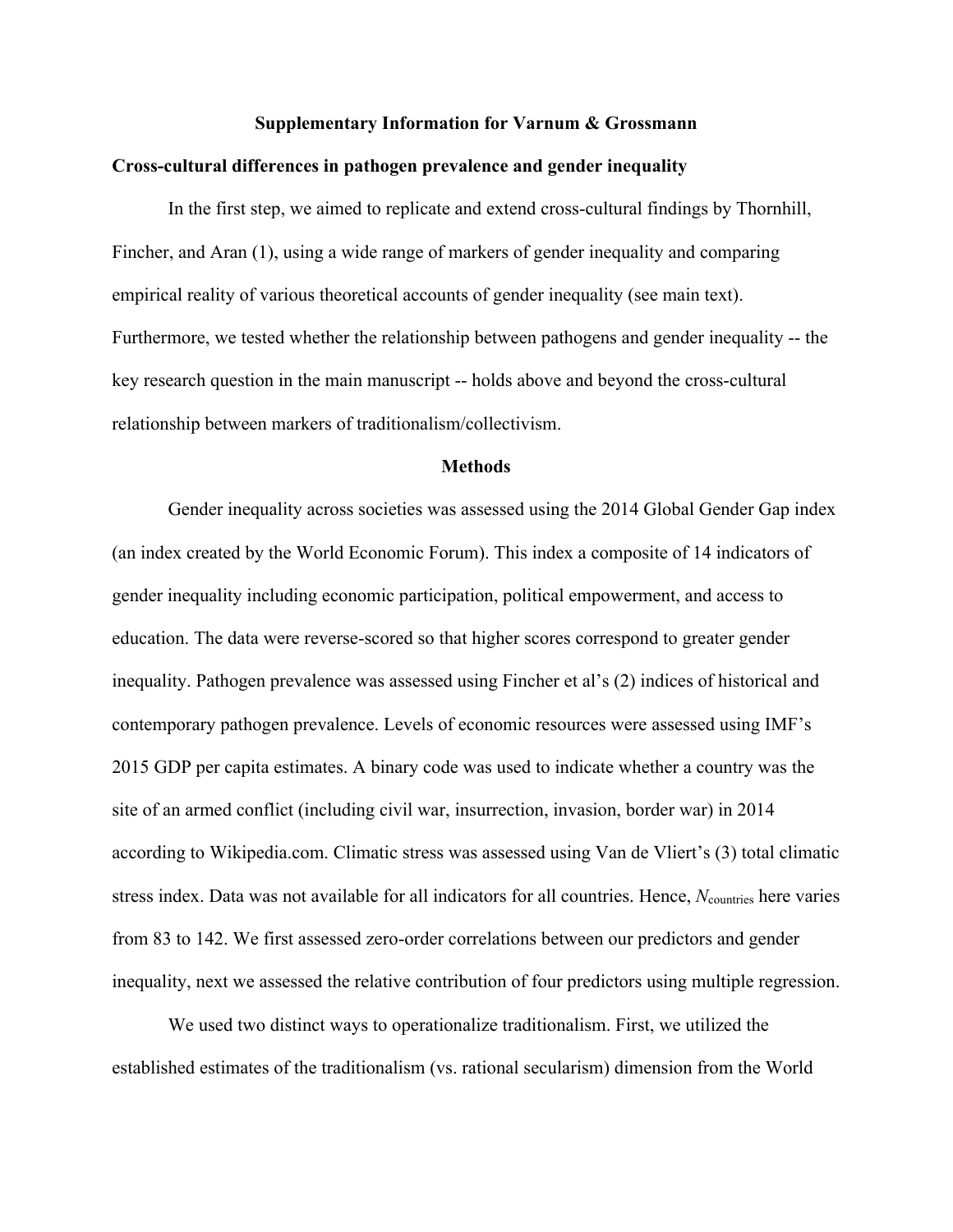Values Survey (4), creating country-level estimates from the last two decades (to ensure reliability of the estimates, given that not all questions were asked in each country in each of the survey waves). Data were available for 77 countries.

Second, we examined country-level estimates of collectivism. To this end, we used the country-level estimates from two of the most extensive multi-country studies of individualistcollectivist attitudes: (a) the most recent estimates of individualism-collectivism by Hofstede, based on a series of surveys of employees (5); (b) scores of in-group collectivist practices in the GLOBE study of managers by House, Hanges, Javidan, Dorfman, and Gupta (6). These studies use somewhat different methodologies, focus on different population strata (Hofstede's study covered 97 countries, whereas GLOBE covers 57 countries in the present dataset) and have different strengths and weaknesses (7). Notably, when one of us previously (7) examined associations across 45 countries in which Hofstede's and House et al.'s surveys overlap, he observed a highly significant degree of convergence across indicators,  $r = -0.73$ ,  $p < 0.001$ . Therefore, we first reverse-coded Hofstede's scores, so that higher scores on both indices reflect greater collectivism. Next, we standardized each set of scores across all countries available in the respective databases. Given that many countries had missing values on one of the two indicators that could greatly bias the average estimate, we first estimated missing values on a respective index. Specifically, we used data from all countries to estimate a linear regression weight for Hofstede's index, based on available GLOBE index and vice versa. The resulting missing value estimation formula were:

*Hofstede score* = -0.177876 + (0.778173 x *GLOBE score*) *GLOBE score =* 0.087549 + (0.656158\* *Hofstede score*)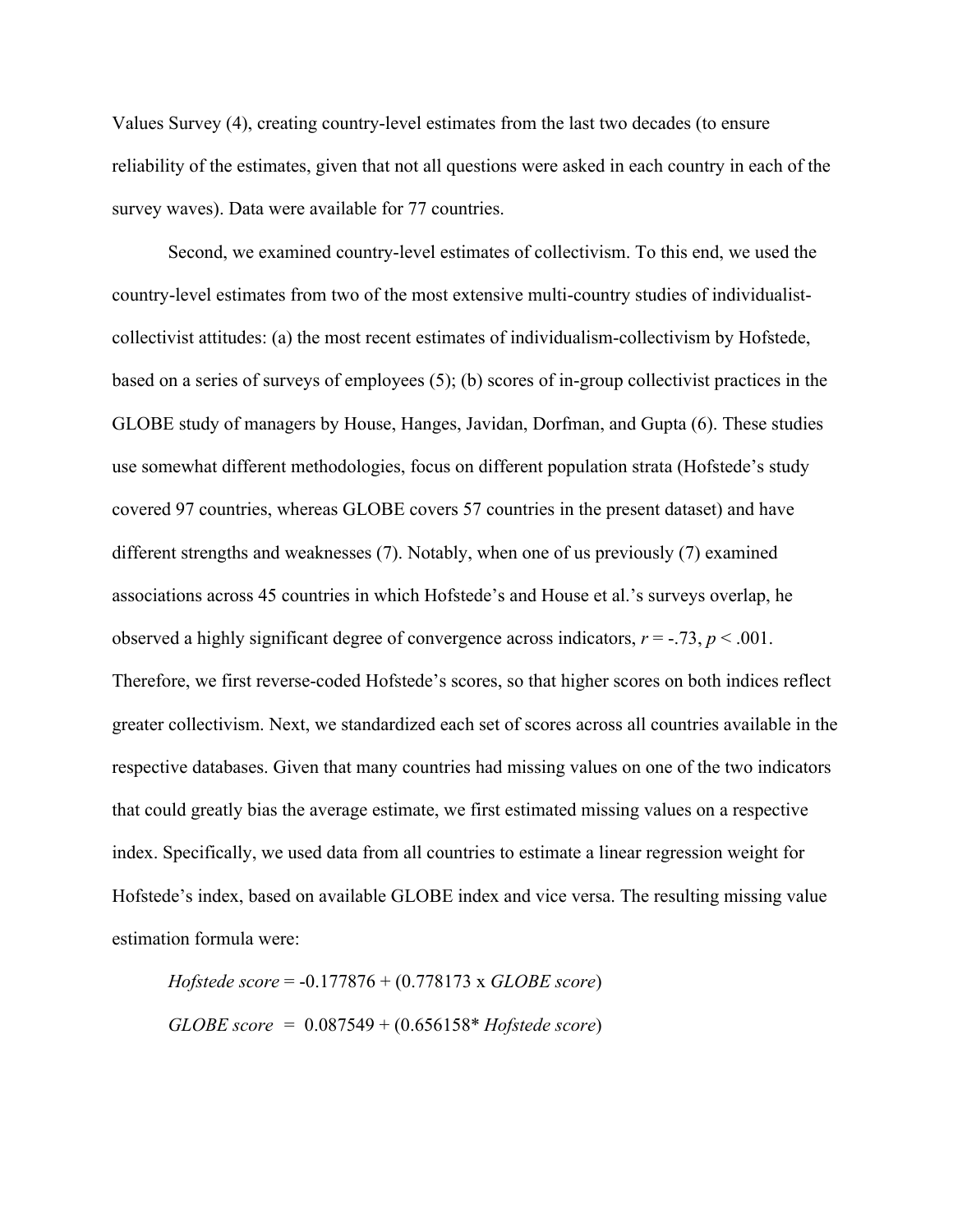Subsequently, we averaged the resulting scores, resulting in estimates for 103 countries, with higher scores on this index indicating greater traditionalism/collectivism.

#### **Results**

Higher levels of both contemporary,  $r = .40$ ,  $p < .001$ , and historical,  $r = .55$ ,  $p < .001$ , pathogens were correlated with greater gender inequality (see Figure S1). GDP was negatively correlated with gender inequality,  $r = -0.44$ ,  $p < 0.001$ , as was climatic stress,  $r = -0.28$ ,  $p = 0.001$ . War was positively correlated with gender inequality,  $r = .30$ ,  $p < .001$ . The relative effects of these predictors was tested using multiple regression analyses. In the first analysis, historical pathogen prevalence, GDP, war, climatic stress, and climatic stress X GDP were simultaneously entered as predictors of gender equality,  $R^2$  = .36. Historical pathogen prevalence remained a significant predictor of gender inequality,  $\beta = .39$ ,  $t = 2.40$ ,  $p = .01$ ,  $r_{part} = .21$ , and climatic stress X GDP remained a marginal predictor,  $β = -.23$ ,  $|t| = 1.83$ ,  $p = .07$ ,  $r_{part} = .16$ . However war,  $β =$ .07,  $t \le 1$ ,  $ns$ , GDP,  $\beta = -15$ ,  $t \le 1$ ,  $ns$ , and climatic stress,  $\beta = .07$ ,  $t \le 1$ ,  $ns$ ., were no longer significant predictors. In the model in which contemporary pathogen prevalence replaced historical pathogen prevalence,  $R^2 = .31$ , only climatic stress X GDP remained a significant predictor of gender inequality,  $\beta = -.35$ ,  $|t| = 2.92$ ,  $p = .002$ ,  $r_{part} = -.26$ . Albeit not significant, the trend for contemporary pathogen prevalence was in the predicted direction,  $β = .20$ ,  $|t| =$ *1.*48,  $p = 0.142$ ,  $r_{part} = 0.13$ . Other predictors either showed an opposite association from the one predicted or were negligible,  $-.10 < \beta s < .11$ , *ns*.

To zero-in on Van de Vliert's model of climatic-economic interaction, we conducted a regression analysis with mean-centered climatic stress and GDP , and their product as predictors and gender inequality as the dependent variable,  $R^2 = .25$ . Both climatic stress,  $B = -.0005$ ,  $SE =$ .0002,  $|t| = 2.63$ ,  $p = .010$ , and GDP,  $B = -.0000008$ ,  $SE = .0000003$ ,  $|t| = 2.71$ ,  $p = .008$ , were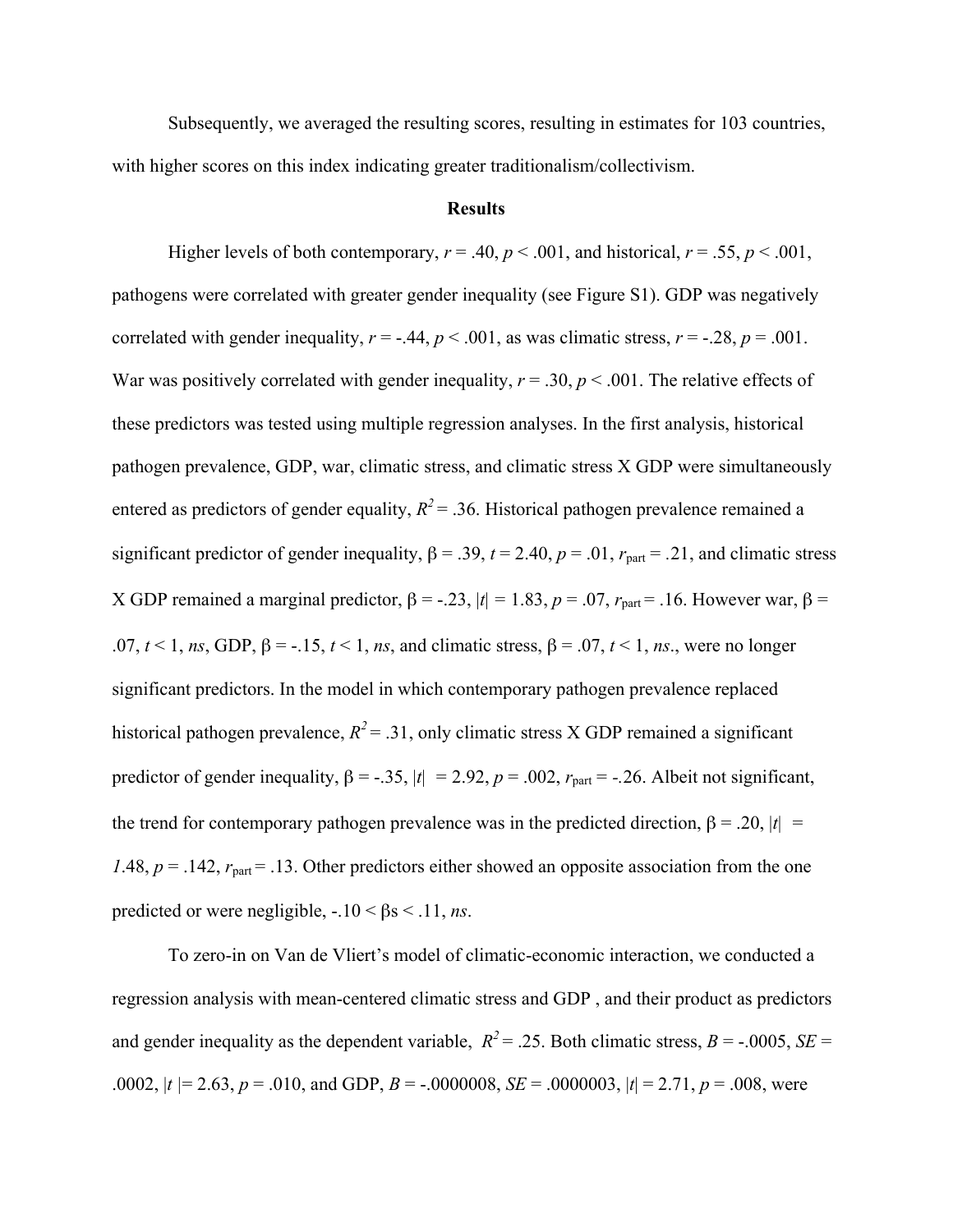significant predictors, as was the interaction of climatic stress x GDP,  $B = -0.00000003$ ,  $SE =$ .00000001,  $|t| = 2.44$ ,  $p = 0.02$ . However, the pattern of the interaction was not entirely consistent with Van de Vliert's model. Among countries above the median GDP for the sample climatic stress was indeed negatively correlated with gender inequality, at  $90^{th}$  quantile: *B* = -.0014, *SE* = .0004, |*t |*= 3.16, *p* = .002; at 75% quantile: *B* = -.0007, *SE* = .0002, |*t |*= 3.00, *p* = .003. However climatic stress was not significantly correlated with gender inequality among countries below median GDP for the sample, with the trend in the same direction as among high GDP countries, at 25% quantile:  $B = -0.0002$ ,  $SE = 0.0002$ ,  $|t| = 0.70$ ,  $ns$ ; at 10% quantile:  $B = -0.0001$ ,  $SE = 0.0002$ ,  $|t|= .53, ns.$ 

Finally, we examined whether the effect of pathogens on gender inequality holds when controlling for traditionalism and collectivism. To this end, we ran a series of linear regressions, comparing effects of pathogen prevalence vs. traditionalism/collectivism on gender inequality. Results of a linear regression with pathogens and traditionalism as predictors of gender inequality revealed significant effects of historical pathogen prevalence,  $R^2 = .31$ ,  $\beta = .42$ ,  $t =$ 3.06,  $p = .003$ ,  $r_{part} = .34$ , and trend level effects of traditionalism,  $\beta = .23$ ,  $t = 1.69$ ,  $p = .097$ ,  $r_{part}$ = .19. Similarly, linear regressions with pathogens and collectivism as predictors of gender inequality revealed effects of pathogen,  $R^2 = .33$ ,  $\beta = .34$ ,  $t = 2.59$ ,  $p = .01$ ,  $r_{part} = .23$ , and collectivism,  $\beta = .30$ ,  $t = 2.27$ ,  $p = .026$ ,  $r_{part} = .21$ . Notably, in both cases pathogens were a stronger predictor of gender inequality than traditionalism/collectivism. Additionally, consistent with the longitudinal data presented in the main manuscript, historical pathogen prevalence was a more potent predictor of gender inequality,  $R^2 = .29$ ,  $\beta = .52$ ,  $t = 4.00$ ,  $p < .001$ ,  $r_{part} = .37$ , than contemporary pathogen prevalence,  $\beta = .04$ ,  $t = .28$ , *ns.*,  $r_{part} = .03$ .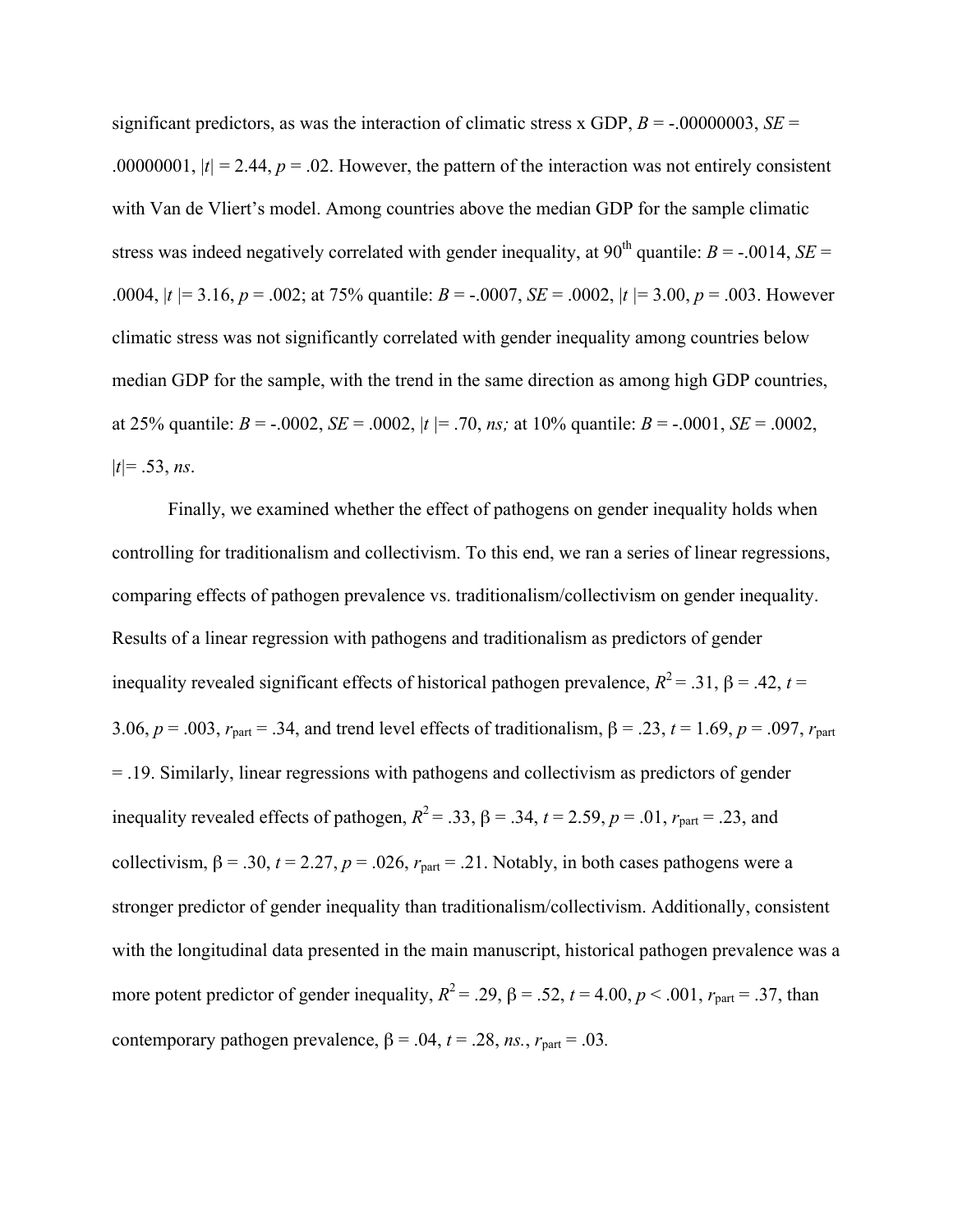Figure S1. Study 1: Levels of pathogen prevalence and gender inequality across the globe. Values represent z-scores.



# Historical Pathogen Prevalence

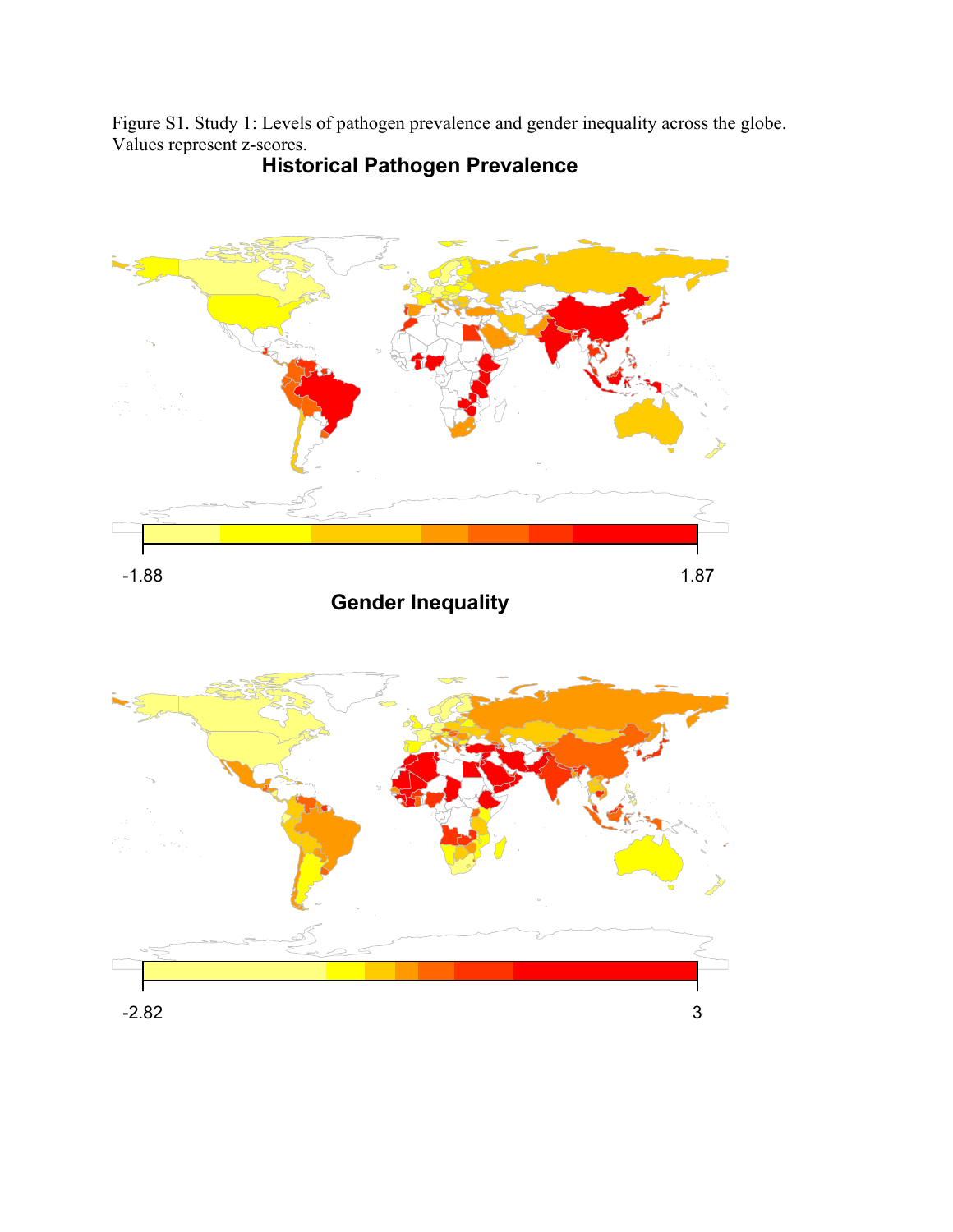| Variable                             | Operationalization                                                                                                                                        | <b>Years</b> covered   | <b>Source</b>                                                                                                                                                                                                          |
|--------------------------------------|-----------------------------------------------------------------------------------------------------------------------------------------------------------|------------------------|------------------------------------------------------------------------------------------------------------------------------------------------------------------------------------------------------------------------|
| Female<br>Political                  | N women in Congress                                                                                                                                       | $1951 - 2013 (N = 63)$ | Manning et al., 2014                                                                                                                                                                                                   |
| Representation<br>Wage<br>Inequality | Male:Female wage ratio                                                                                                                                    | 1951-2013 ( $N = 63$ ) | US Women's Bureau; National<br>Committee on Equal Pay<br>http://www.infoplease.com/ipa/A019<br>3820.html http://www.pay-<br>equity.org/info-time.html                                                                  |
| Gender<br>Pronoun use                | Male: Female pronoun<br>frequency in text<br>corpus, as per Twenge<br>et al., 2008                                                                        | 1951-2008 ( $N = 58$ ) | American English Google Ngrams<br>database                                                                                                                                                                             |
| <b>Sexist Work</b><br>Attitudes      | Percent reporting<br>preference for male<br>boss in Gallup Polls,<br>also see<br>http://www.gallup.com/<br>185477/gallup-poll-<br>social-series-work.aspx | 1953-2013 ( $N = 13$ ) | Jones, J., & Saad, L. (2014). Gallup<br>Poll Social Series: Work and<br>Education. Gallup: Washington: DC<br>Retrieved from<br>http://www.gallup.com/file/poll/178490/Prefer<br>ence Male vs Female Boss 141014%20.pdf |
| Pathogen<br>Prevalence               | Mortality rate due to 9<br>infectious diseases                                                                                                            | 1951-2012 ( $N = 62$ ) | Grossmann & Varnum, 2015 based<br>on data from CDC                                                                                                                                                                     |
| Resource<br>Scarcity                 | Unemployment rate                                                                                                                                         | 1952-2013 $(N = 45)$   | US Department of Labor and Bureau<br>of Statistics, retrieved from<br>http://www.infoplease.com/ipa/A010<br>4719.html                                                                                                  |
| <b>Climatic Stress</b>               | Annual deviation in<br>average temperatures<br>from 72%                                                                                                   | 1951-2012 ( $N = 62$ ) | Grossmann & Varnum, 2015 based<br>on data from National Climatic Data<br>Center                                                                                                                                        |
| War                                  | Binary variable<br>indicating US<br>involvement in major<br>armed conflict (Korean<br>War, Vietnam War,<br>Gulf War, Afghanistan<br>War, Iraq War)        | $1951 - 2013 (N = 63)$ | Wikipedia.com                                                                                                                                                                                                          |
| Fast Life<br>History<br>Strategy     | Teen births (age 15-19)<br>per 1000 women (age<br>$15-19$                                                                                                 | $1951 - 2013 (N = 63)$ | Ventura, et al., 2014                                                                                                                                                                                                  |
| Collectivism                         | Use of collectivist<br>words in American<br>English Google Ngrams<br>database                                                                             | $1951 - 2006 (N = 56)$ | Grossmann & Varnum, 2015                                                                                                                                                                                               |
| Conservatism                         | Percent of Americans<br>self-identifying as<br>"conservative"                                                                                             | 1992-2013 $(N = 22)$   | Gallup<br>http://www.gallup.com/poll/166787/l<br>iberal-self-identification-edges-new-<br>high-2013.aspx                                                                                                               |

Table S1. List of sources for and notes on US data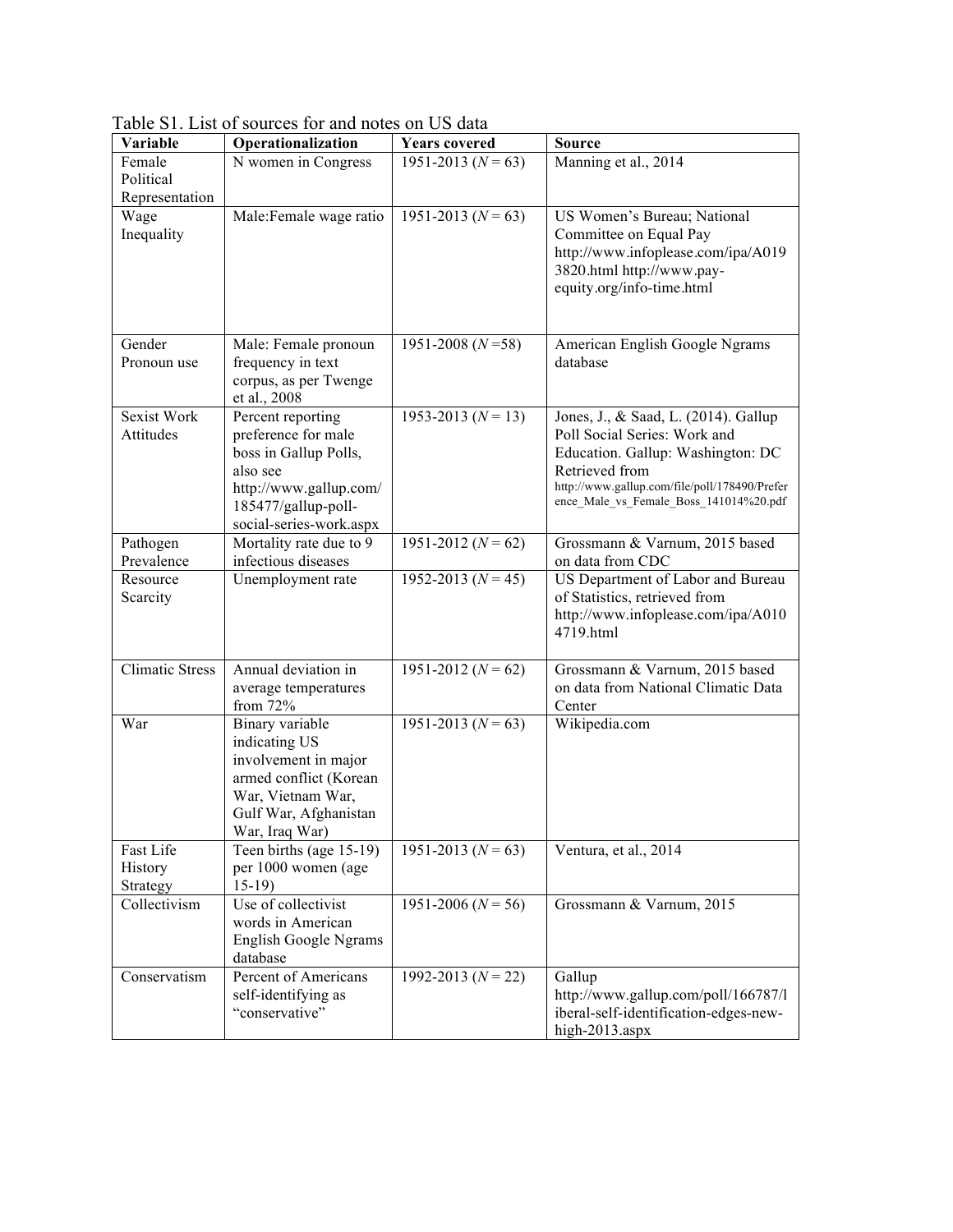| Variable                              | Operationalization                                                                                                                | <b>Years covered</b>   | <b>Source</b>                                                                                                                                                                                                                                                                                                                                                                                                        |
|---------------------------------------|-----------------------------------------------------------------------------------------------------------------------------------|------------------------|----------------------------------------------------------------------------------------------------------------------------------------------------------------------------------------------------------------------------------------------------------------------------------------------------------------------------------------------------------------------------------------------------------------------|
| Female<br>Political<br>Representation | N women elected to<br>parliament; for<br>intervening years it is<br>assumed that the N<br>women in parliament<br>remains constant | $1945 - 2014 (N = 70)$ | http://www.ukpolitical.info/FemaleM<br>Ps.htm                                                                                                                                                                                                                                                                                                                                                                        |
| Wage<br>Inequality                    | Gender wage gap as a<br>percentage of median<br>male wage                                                                         | $1970 - 2014 (N = 45)$ | <b>OECD</b><br>https://data.oecd.org/earnwage/gende<br>r-wage-gap.htm                                                                                                                                                                                                                                                                                                                                                |
| Gender<br>Pronoun use                 | Male: Female pronoun<br>frequency in text<br>corpus, as per Twenge<br>et al., 2008                                                | 1945-2008 ( $N = 64$ ) | British English Google Ngrams<br>database                                                                                                                                                                                                                                                                                                                                                                            |
| Pathogen<br>Prevalence                | Average of deaths per<br>100,000 due to<br>Tuberculosis and<br>Measles                                                            | 1945-2013 ( $N = 69$ ) | UK Office for National Statistics;<br>Public Health England<br>https://www.gov.uk/government/publications/<br>measles-deaths-by-age-group-from-1980-to-<br>2013-ons-data/measles-notifications-and-<br>deaths-in-england-and-wales-1940-to-2013<br>https://www.gov.uk/government/uploads/syste<br>m/uploads/attachment_data/file/363056/Tuber<br>culosis_mortality_and_mortality_rate.pdf&bv<br>m=bv.124088155,d.d24 |
| Fast Life<br>History<br>Strategies    | Teen births (age $\leq$ 20)<br>per 1000 women (age $\le$<br>20)                                                                   | $1960 - 2014 (N = 55)$ | UK Office for National Statistics;<br>Wellings & Kane, 1999<br>http://webarchive.nationalarchives.go<br>v.uk/20160105160709/http://www.on<br>s.gov.uk/ons/dcp171778 410897.pdf                                                                                                                                                                                                                                       |

Table S2. List of sources for and notes on UK data.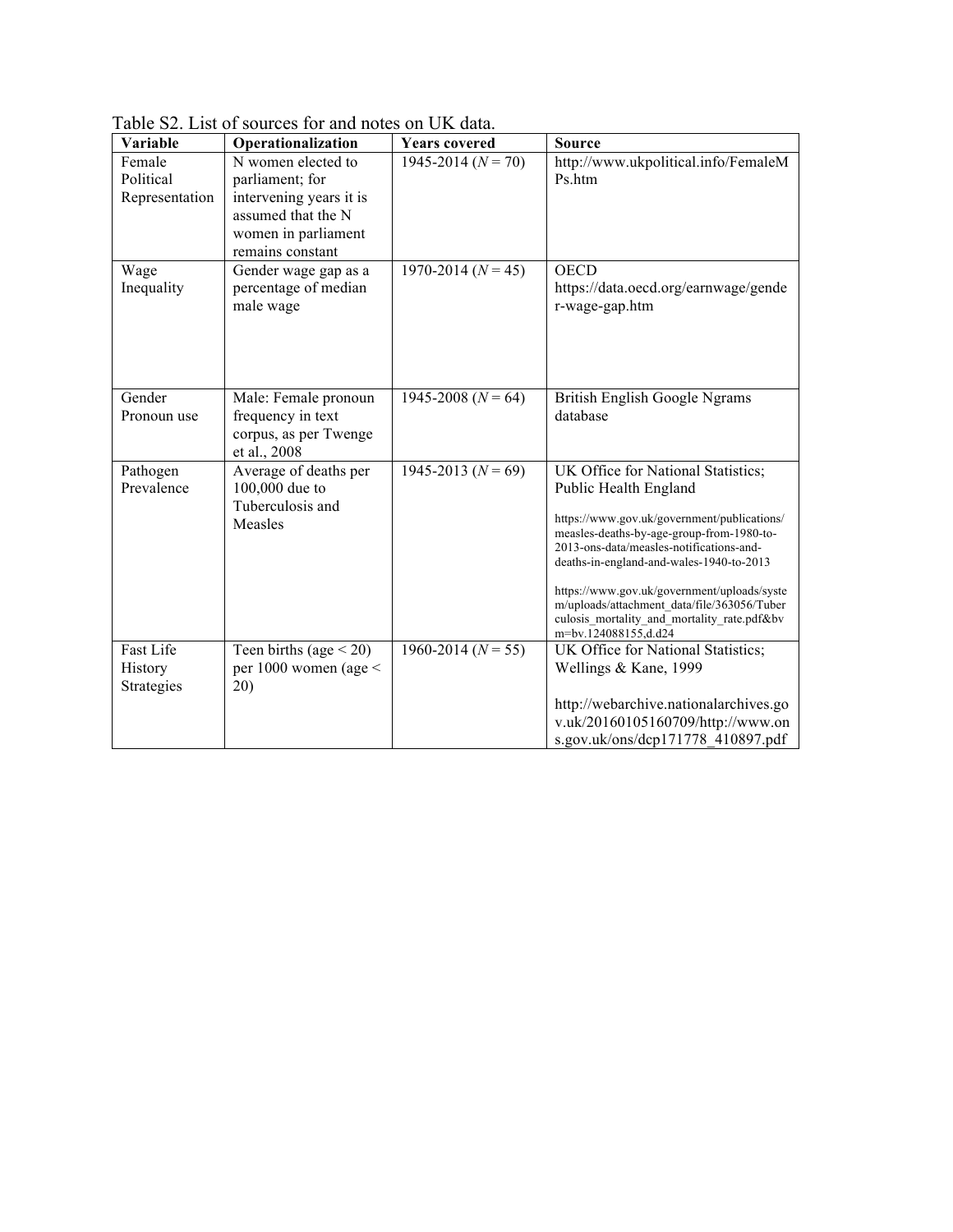Figure S2. US CCF for Pathogens and Gender Inequality without Box-Cox transformation.



# Cross-correlation Function

Figure S3. US CCF for Unemployment and Gender Inequality.

# Cross-correlation Function



Unemployment & Gender Inequality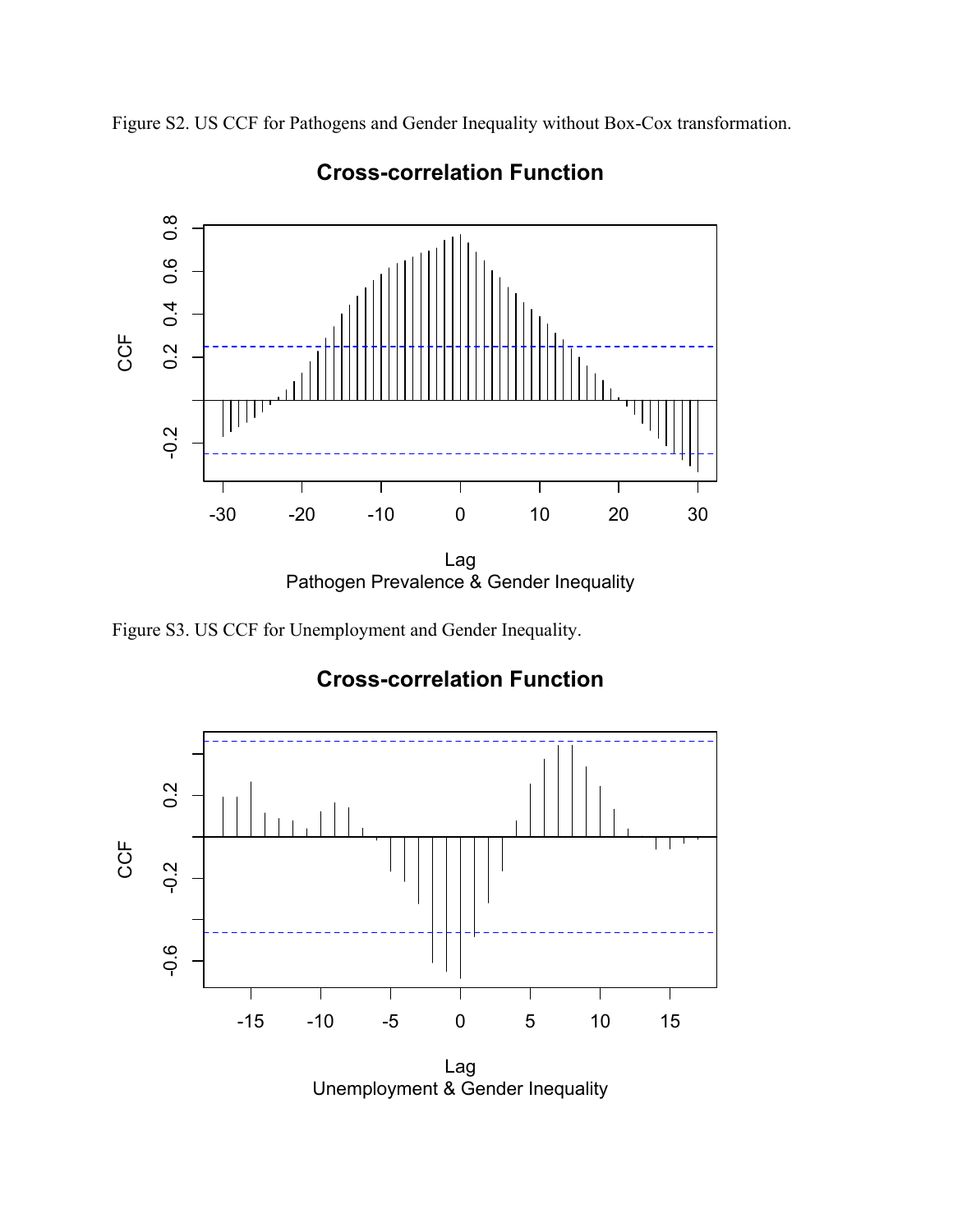Figure S4. US CCF for Climatic Stress and Gender Inequality.



# Cross-correlation Function

Figure S5. US CCF for War and Gender Inequality.



# Cross-correlation Function

Armed Conflict & Gender Inequality Lag